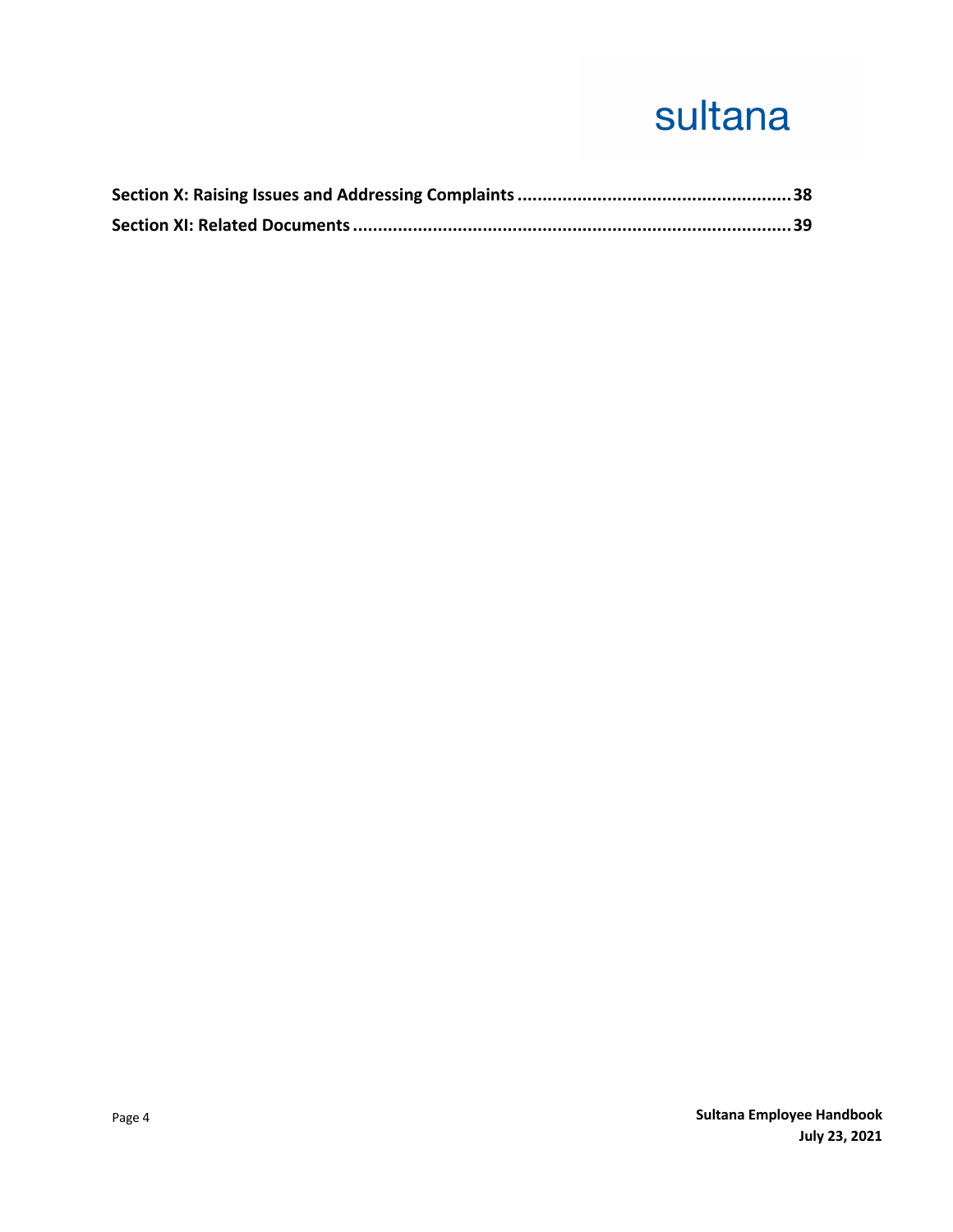### **Receipt of Employee Handbook**

I have received a copy of the Sultana New Ventures, LLC's (Sultana) Employee Handbook dated July 23, 2021. I understand that this handbook replaces all previous versions of the employee handbook.

I have reviewed this Handbook and Guiding Documents and understand it is my sole responsibility to ensure my compliance with the policies and practices as set forth in this document. I understand that failure to comply with these policies and practices at any time may result in my immediate termination. I understand the receipt of these policies does not absolve me of any responsibility to comply with future changes in policy and/or practice. I agree that if there is any policy or provision in the employee handbook that I do not understand, I will seek clarification from my direct supervisor, the Director of Sultana, or from the Senior Director of Human Resources.

I also understand that my employment with Sultana is considered at-will. I understand that this employee handbook is not intended or implied to be an employment contract.

I understand that this employee handbook may not address every situation that may arise in the course of my employment. I also understand that these policies and procedures are continually evaluated and may be amended, modified, or terminated at any time.

| Name (print) |  |  |
|--------------|--|--|
|              |  |  |

Signature **Example 20** and the set of the set of the Date of the Set of the Set of the Set of the Set of the Set of the Set of the Set of the Set of the Set of the Set of the Set of the Set of the Set of the Set of the Set

NOTE: The original of this form will be placed in the employee's personnel file, and a copy will be returned to the employee.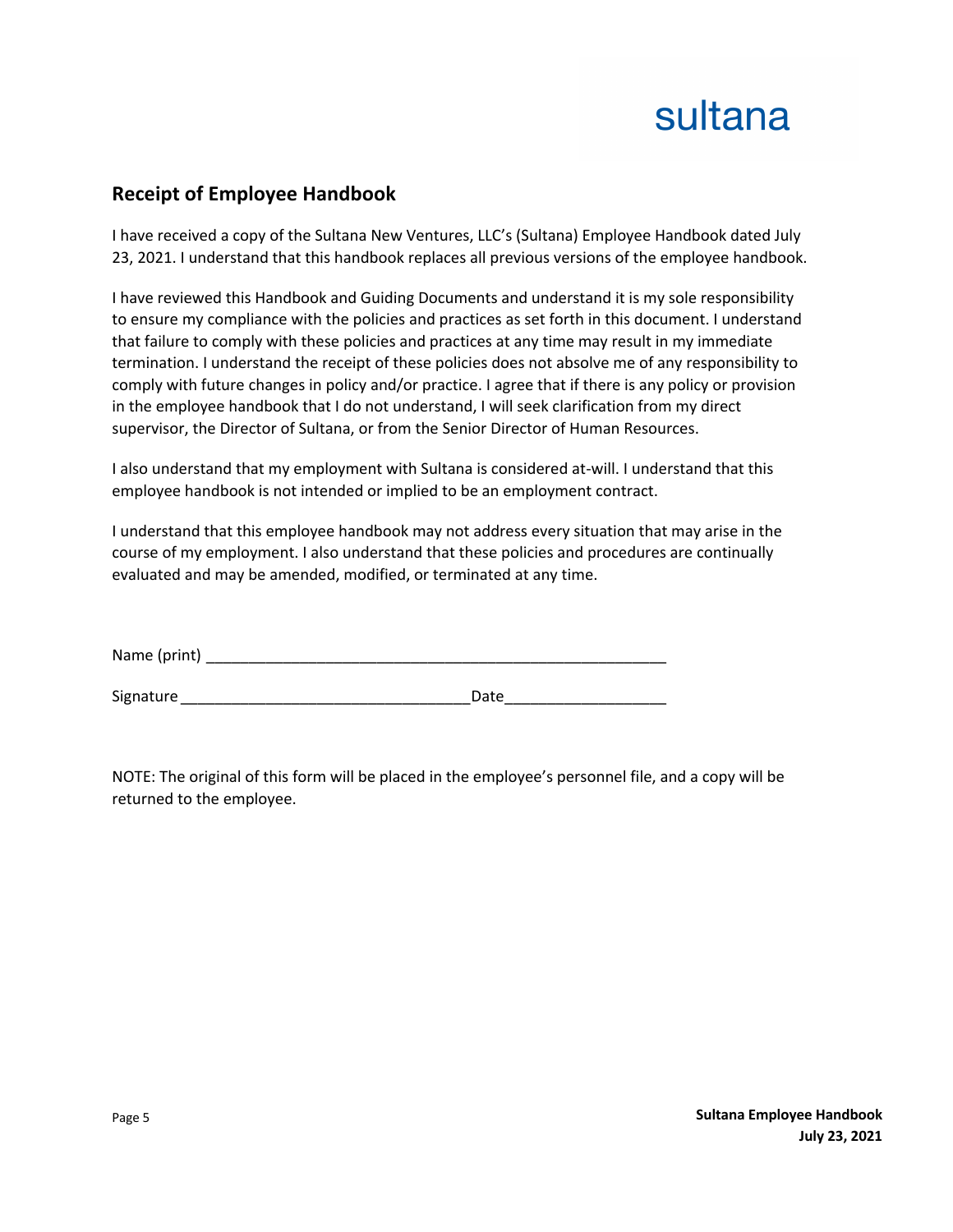### **Current Staffing References**

This document refers to positions, not current staff. To limit confusion the following positions referenced in this document are currently held by:

| President/CEO:                      | Laurie B. Wolf  |
|-------------------------------------|-----------------|
| Vice President/CFO:                 | Raju Shankar    |
| Vice President of Programs:         | Chellie Skoog   |
| Director of Sultana:                | Kimberly Waller |
| Senior Director of Human Resources: | Rebecca Savidis |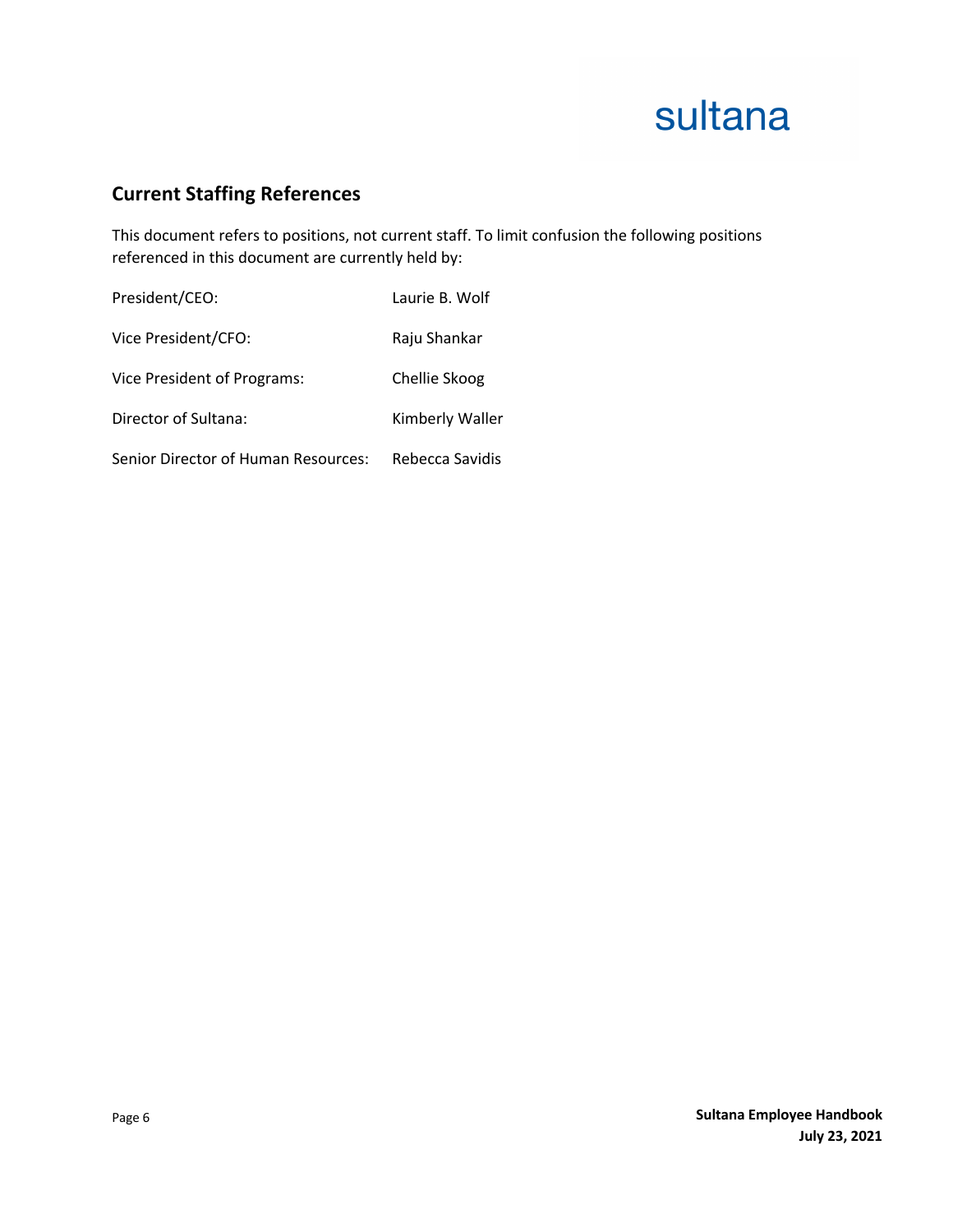### **Section I: Sultana – Who We Are – An Introduction**

The Foraker Group is a nonprofit organization whose purpose is to strengthen the nonprofit sector in Alaska. As a single member LLC in which Foraker is the sole member, Sultana has the same core purpose to strengthen the nonprofit sector as does Foraker.

Sultana's core values are words that motivate us to achieve our core purpose by weaving the ideas into every product and service we offer. Sultana's core values:

- Neutral space *(safe space to learn, politically neutral, accountability)*
- Collaboration *(convener, connector, catalyst)*
- Systems change *(transformational, not transactional)*

While several other Alaska organizations currently offer fiscal sponsorships, none provide capacity building services. Sultana's service, political neutrality, and nonprofit focus and expertise create a transformational experience for Alaska organizations, funders, and leaders – rather than a transactional experience like most traditional fiscal sponsorships.

As an integral part of Foraker, Sultana also fully embraces Foraker's core values of Sustainability – Strategic – Collaborative – Urban/Rural/Native/Non-Native. The last value reflects our acknowledgement of the land where we live, our commitment to serving nonprofits and tribes in urban and rural Alaska, and our obligation to address the systemic racism and oppression that is deeply rooted in our history as a state. It is from this core value that we begin our understanding of other oppressive systems and structures in our sector that impact people of color, people who experience disabilities, and people who have been subjected to gender and sexual orientation bias. We are committed to living our core values in all that we do to serve the nonprofit sector in Alaska.

Sultana's main line of business is fiscal sponsorship including incubation, navigation, and capacity building.

#### **History**

Formed in October 2013 by The Foraker Group, Sultana New Ventures LLC ("Sultana") is an incubator providing fiscal sponsorships and capacity building services to grow projects, collaborations, or organizations from the preliminary stages of their development to stability, allowing them to take their next step to independence, merger, or completion. Sultana offers an opportunity to nurture a good idea, employ staff, and provide the stability that funders need to make investments. This safe space to determine the right next steps also allows collaborations to take root and prevents new nonprofits from forming without a long-term trajectory for success.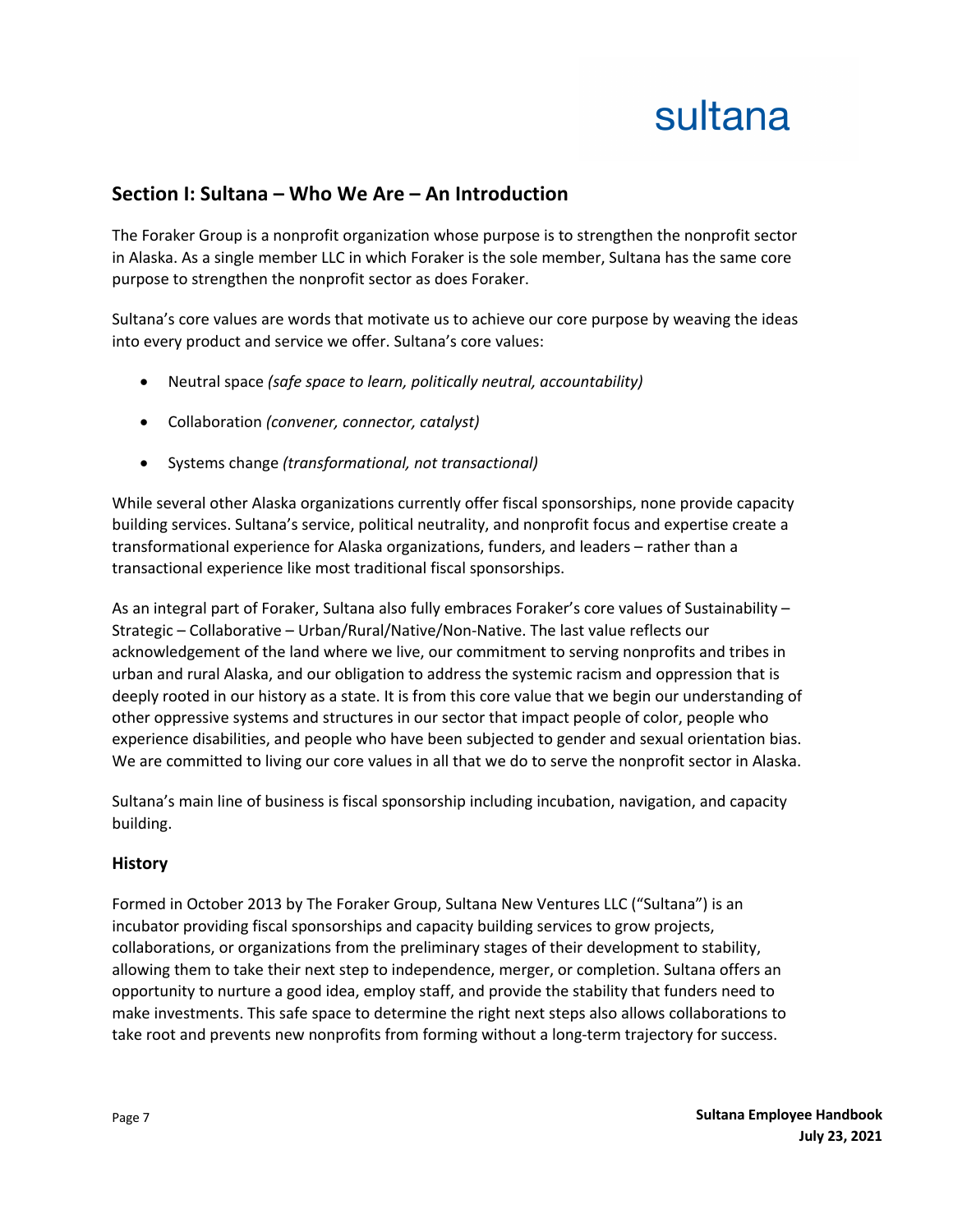Sultana was formed as part of a response to two key areas of growth: 1) An increasing number of nonprofits in Alaska. This growth had made it particularly difficult for organizations to fill key staff positions and recruit board members. Research compiled by Foraker for its 2011 *Report on the Alaska Nonprofit Economy* found that the number of Alaska nonprofits had increased by 17% between 2007 and 2010 – from 6,000 organizations to approximately 7,000. To put that in perspective, one nonprofit existed in Alaska for every 100 individuals living in the state – a figure higher than any other state per capita. 2) A recognition that solving community issues would require less single nonprofit focus and more emphasis on a system of collaboration. New systems would need a "backbone" of stability in order to effectively focus on unmet community issues. Fast forward, we see more clearly that Sultana can also offer a backbone of support as a "forever home" for small groups who want to provide health insurance and other supports for staff and new structures.

Understanding that not every new idea, project, or collaboration needs a new nonprofit, and that not every nonprofit is ready to stand on its own, Sultana was envisioned as an opportunity that would allow a neutral space for organizational leaders to focus on mission rather than on creating a business infrastructure. This arrangement was not viewed as a long-term strategy. Instead, it would allow an idea to germinate until it is ready to truly grow into its own system or structure, or merge into something else, or stop.

During the first three years of its operations (Phase 1), Sultana was not promoted to either funders or organizations. This was intentional to allow adequate time and research to develop systems, procedures, policies, and other infrastructure that were needed to ensure success. Still, Sultana took on a limited number of clients and offered some capacity building services to organizations for which it was a fiscal sponsor. These services were considered to be beneficial for both the clients and Foraker staff. However, Sultana leadership recognized that the incubation relationship could be stronger with clearer client and staff expectations, more streamlined services, and a more realistic cost structure.

Phase 2 ran from January 1, 2018 to December 31, 2019. The objectives of this phase were to clearly articulate the value offered by Sultana (focusing on its capacity building and incubating services) and determine the cost structure that will result in long-term financial viability. The role of the Sultana "navigator," was instituted as a fundamental piece of capacity support and to provide oversight and guidance.

Phase 3 is now in effect with a goal to fully scale the service to meet mission needs across Alaska and provide a more equitable space to see new nonprofit leaders and ideas flourish.

### **Origin of the Sultana Name**

Our name is derived from a particular place that is part of the rugged Alaska landscape and exemplifies partnership. Standing next to Denali is a lesser-known peak called Sultana, or Mount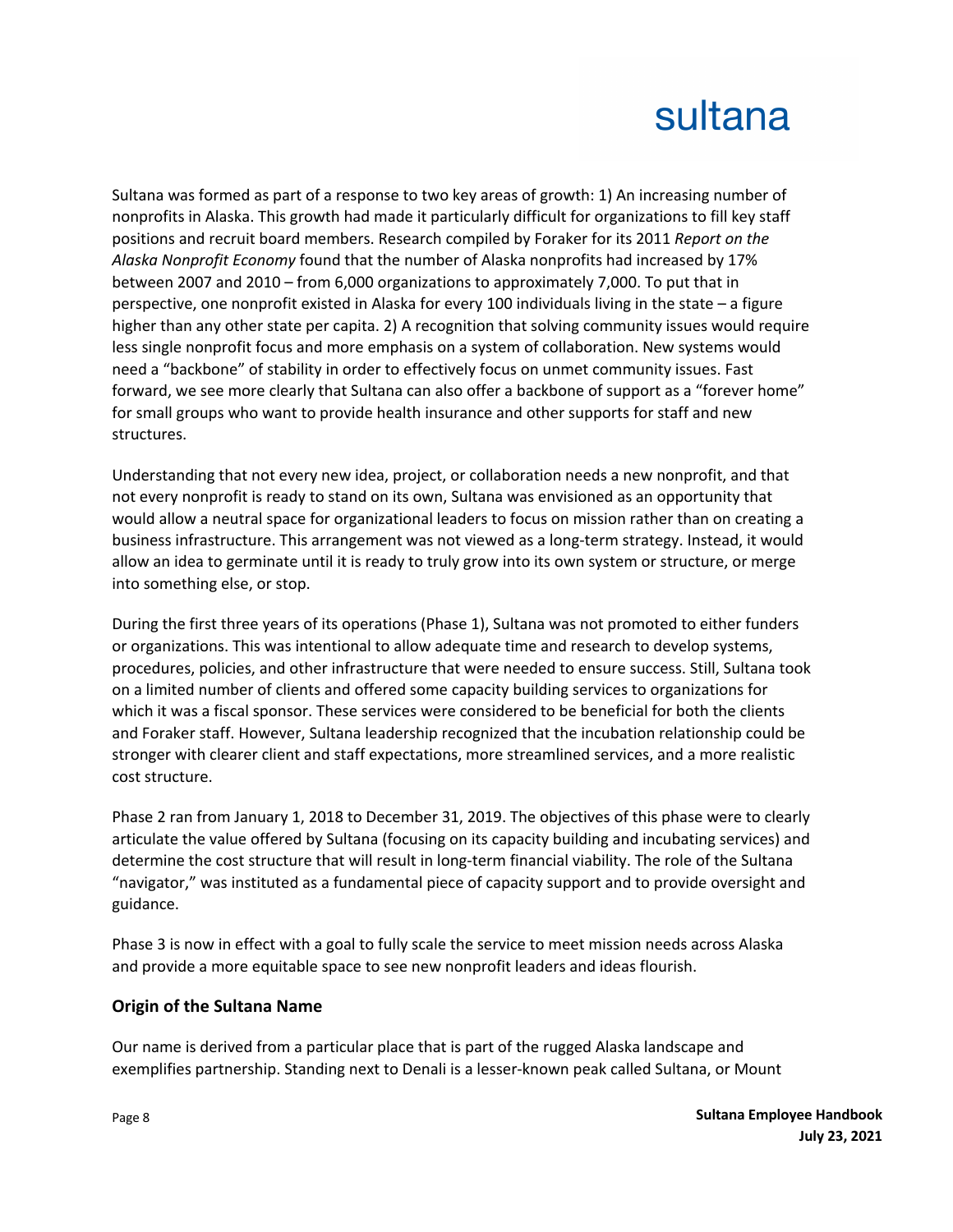Foraker. Back in 2001, Foraker seemed an appropriate name for our newly founded organization. We viewed Denali as a metaphor for the nonprofit sector with Mount Foraker/Sultana standing right next to it. Foraker/Sultana is part of the landscape but does not overshadow Denali, the highly esteemed landmark for Alaskans.

### **Guiding Principles of Foraker**

Because Foraker and Sultana are interconnected, we include Foraker's guiding principles as a basis for the whole of Foraker and Sultana to explain how the staff of both operate. These principles and other guiding documents can be found in Section XI Related Documents. We recognize that the individual projects within Sultana will develop their own culture and guiding principles. As long as they do not go against the Foraker/Sultana principles, they can stand.

#### **Sultana Board**

Sultana's board is comprised of three people: Foraker's attorney, a member of the Foraker Governance Board, and one other member closely connected to Foraker. As a single member LLC in which Foraker is the sole member, the board acts independently in its decisions but coordinates closely with Foraker.

Foraker's President/CEO is responsible for the oversight and management of Sultana. They do that in concert with several leadership team members including Foraker's Vice President/CFO, Vice President of Programs, and the Director of Sultana.

The Sultana board meets quarterly. Board meetings are a time for the board to fully engage on issues that positively meet mission. Appropriate staff are invited to attend as a resource.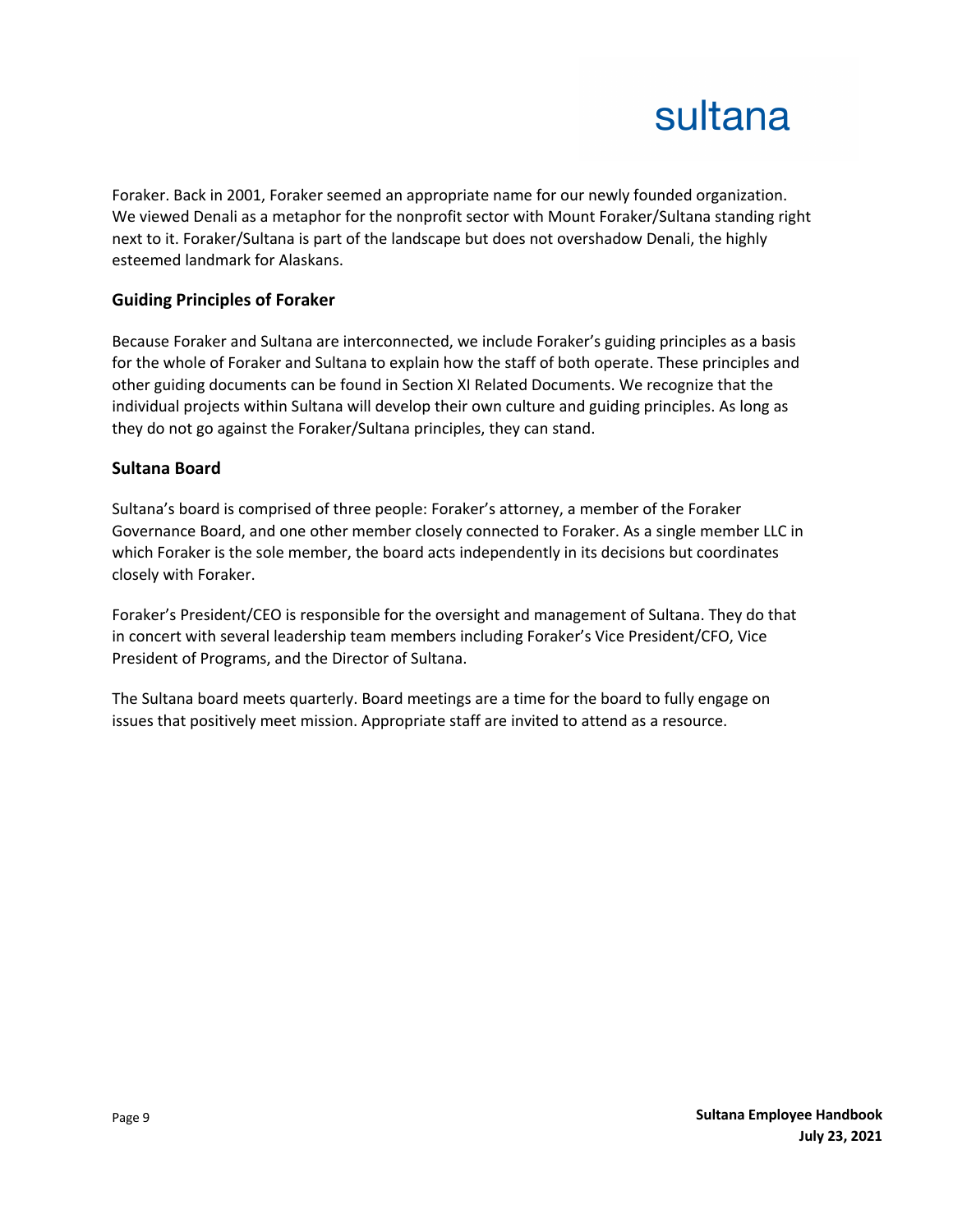### **Section II: General Policy**

### **Intent of the Sultana Employee Handbook**

Employees in this handbook always refer to "project employees," because Sultana itself does not have direct employees. All support staff including the President/CEO are Foraker employees and are held accountable to the Foraker Employee Handbook (September 24, 2020).

The intent of this employee handbook is to maximize Sultana's effectiveness. It is designed to acquaint project employees with Sultana and provide them with information about working conditions, employee benefits, general expectations, and roles and responsibilities, along with policies or practices affecting their employment including all applicable federal, state, and local laws. Sultana project employees are expected to read, understand, and comply with all provisions of this handbook.

If any part of Sultana's policies or practices conflict with any law or any rule, regulation and/or condition mandated by any funding source or regulatory body, those regulatory specifications shall prevail. Each project of Sultana may have additional operating principles and processes, which should be accessed directly from your supervisor.

No handbook can anticipate every circumstance or answer every question related to Sultana's policies, procedures, and practices. As Sultana continues to grow, policies in the handbook may need to be revised, supplemented, suspended, or rescinded. Sultana, therefore, in its sole and absolute discretion, reserves the right to revise, supplement, suspend or rescind any policies or portion(s) of policies and practices as deemed appropriate at any time, without prior notice. Any such changes will apply to existing and future employees. Furthermore, no statement of promise by a Sultana or project supervisor or manager may be interpreted as a change in policy nor will it constitute an agreement with an employee contrary to any policy specified in this handbook.

### **Authority and Responsibility**

The Sultana Board is the governing and fiduciary body and is responsible for establishing policies for the overall operation of the organization.

Foraker's President/CEO is responsible to the board for administering the organization according to the policies established by the board.

Sultana serves as the employer of record for staff members of Sultana projects. The President/CEO also has complete authority and responsibility to hire and discharge all employees and will do that through consultation with each project advisory board.

Project employees will be supervised and evaluated by their supervisor and/or advisory board. All decisions regarding employment, discipline, and direction of project employees are the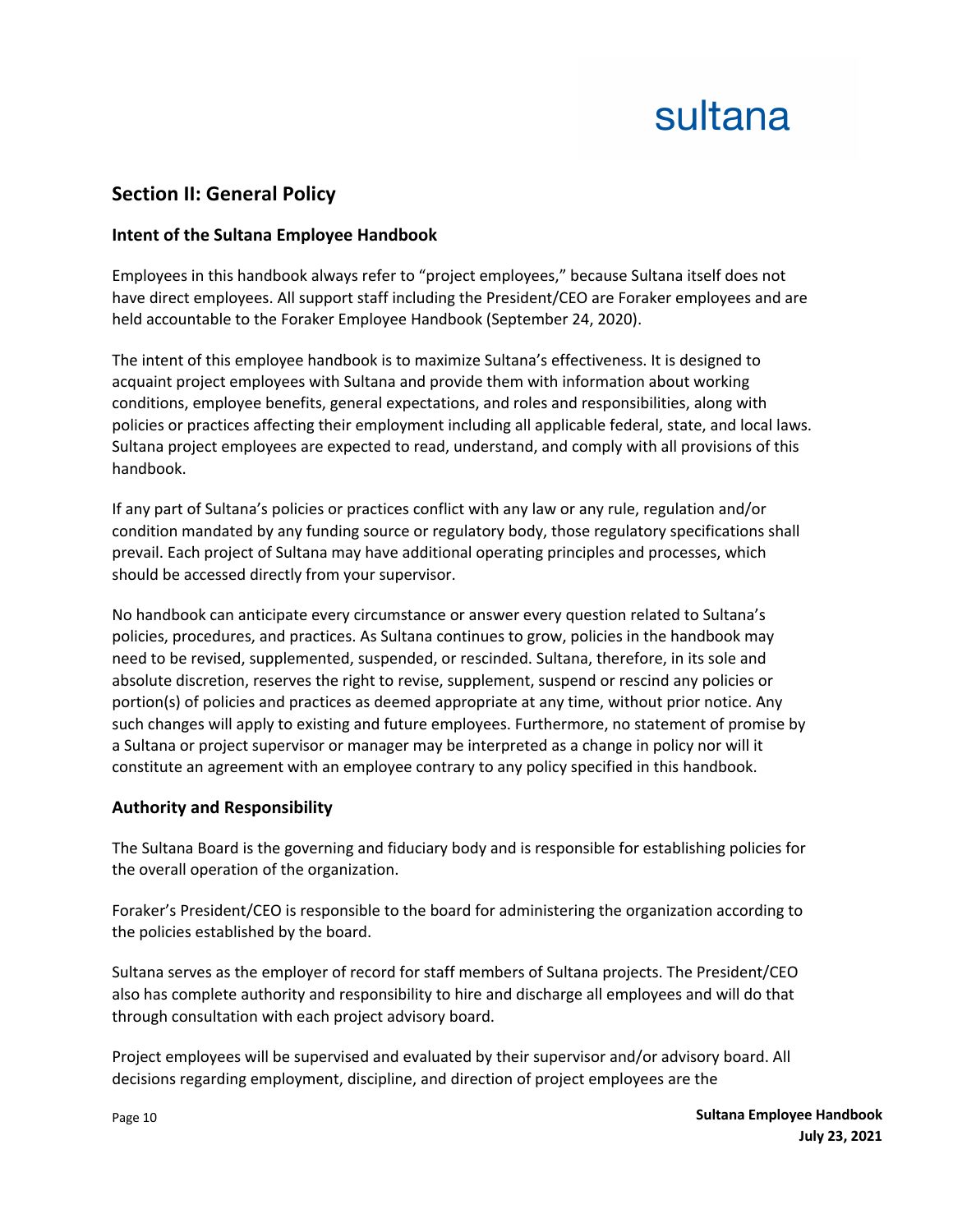responsibility of Sultana's President/CEO with advice provided by their supervisor and/or advisory board who act to support Sultana with regard to employees only.

Employees have a responsibility to know, understand and uphold all Sultana policies including the code of ethical behavior, conflict of interest policy, travel policy, and the staff and consultant principles.

### **Nature of Employment**

This employee handbook is not an employment contract and is not intended to create contractual obligations of any kind. Sultana employment is not for a specified period of time and this handbook does not limit Sultana's right to terminate employment at any time for any reason or no reason. No supervisor or manager is authorized to enter into anything other than an at-will employment relationship with any employee on behalf of Sultana.

### **Equal Opportunity**

Sultana intends to comply with all applicable federal, state, and local laws. Accordingly, it is Sultana's policy to offer equal employment opportunities including recruiting, hiring, training, and promoting without regard to race, religion, color or national origin, age, physical or mental disability, gender, sexual orientation, marital status, changes in marital status, pregnancy, parenthood, changes in military or veteran status, genetic information, citizenship/immigration status, or any other characteristic protected by law, when the reasonable demands of the position do not require distinction of the aforementioned items. This policy applies to all terms and conditions of employment including, but not limited to, hiring, promotion, termination, training, transfers, and compensation.

### **Disability Provision**

Sultana intends to comply with the Americans with Disabilities Act (ADA) concerning the employment of individuals with disabilities. Accordingly, Sultana will not discriminate against qualified individuals who have disabilities with respect to selection and hiring, advancement, discharge, compensation, training, or other terms, conditions, and privileges of employment. Sultana will make an effort to reasonably accommodate qualified individuals with disabilities in order for them to perform the essential functions of a job.

### **Foraker's Commitment to Diversity, Equity, and Inclusion**

Foraker is committed to diversity, equity, and inclusion in all that we do including all operations of Sultana. In an effort to articulate this commitment, we crafted our Diversity Intention Statement to guide how Foraker/Sultana approaches and performs our work. Each Sultana project can adopt their own commitment to diversity, equity, and inclusion but it cannot negate nor lessen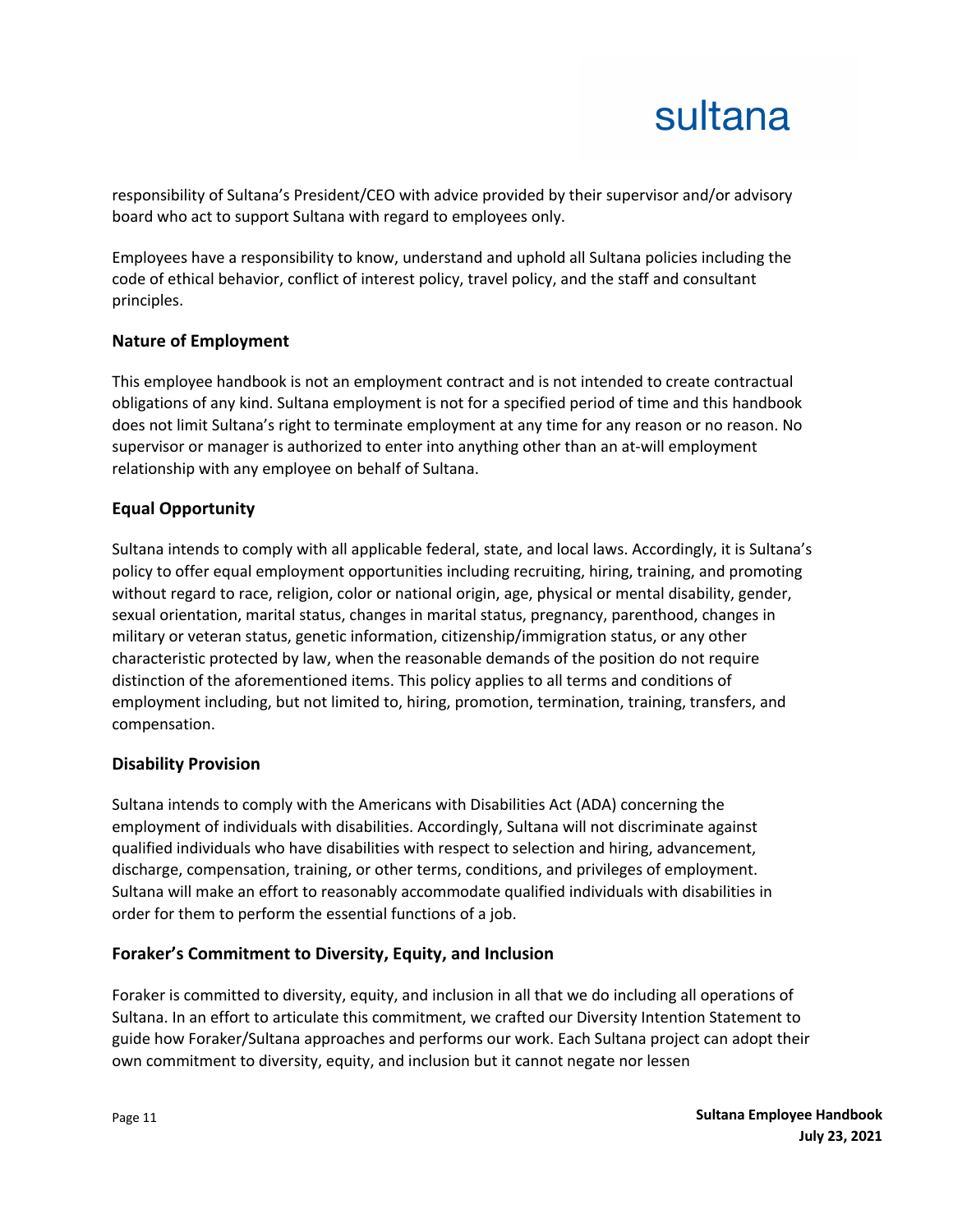Foraker/Sultana's commitments. All will live by these commitments in their work with projects within Sultana.

#### **Introductory Period**

The first 90 days of employment are considered an introductory period for all new Sultana employees. During this time, the supervisor will monitor performance and the employee's ability to fit within the project's core purpose and values and Sultana's standards. During the introductory period, the employee's performance will be evaluated by their immediate supervisor. If, in the judgment of management, employee performance, conduct, or behavior is marginal or unsatisfactory, Sultana may terminate employment or may extend the orientation period for up to another 30 days to further evaluate performance and suitability for the job.

Sultana is an "at-will" employer and, therefore, has the right as does the employee to terminate employment for any reason or no reason at any time during or after the introductory period.

### **Employee Protection Policy (also known as Whistleblower Policy)**

In all that it does, Sultana strives to meet the highest standards of ethical, moral, and legal business conduct. This is best achieved in an environment where all members of the organization are able to communicate with each other openly and honestly. Therefore, this Employee Protection Policy strongly encourages all staff to raise good faith concerns about any and all aspects of Sultana operations and to do so free from fear of reprisal, harassment, discrimination, or other victimization.

If any employee reasonably believes that a policy, practice, or activity of Sultana or an action of another employee violates the law or a policy of the organization (i.e., fraud, unlawful discrimination, etc.), the employee is encouraged to express that concern formally in writing to Foraker's President/CEO unless it is about that person and then the employee should report directly to the chair of the Sultana Board in person or by phone. If the employee wishes to remain anonymous, they can contact Foraker's President/CEO or the chair of the Sultana Board via postal mail at: 161 Klevin Street, Suite 101, Anchorage, Alaska 99508.

Sultana will not retaliate against an employee who discloses to a supervisor, member of Foraker or Sultana leadership, or a public body, as appropriate, any activity, policy, or practice of the organization, or action of another employee that the employee reasonably believes violates law or a policy of Sultana. In like manner, all Sultana employees and supervisors are aware of and have agreed to abide by these policies and as such shall not act in any manner to retaliate should a report be filed.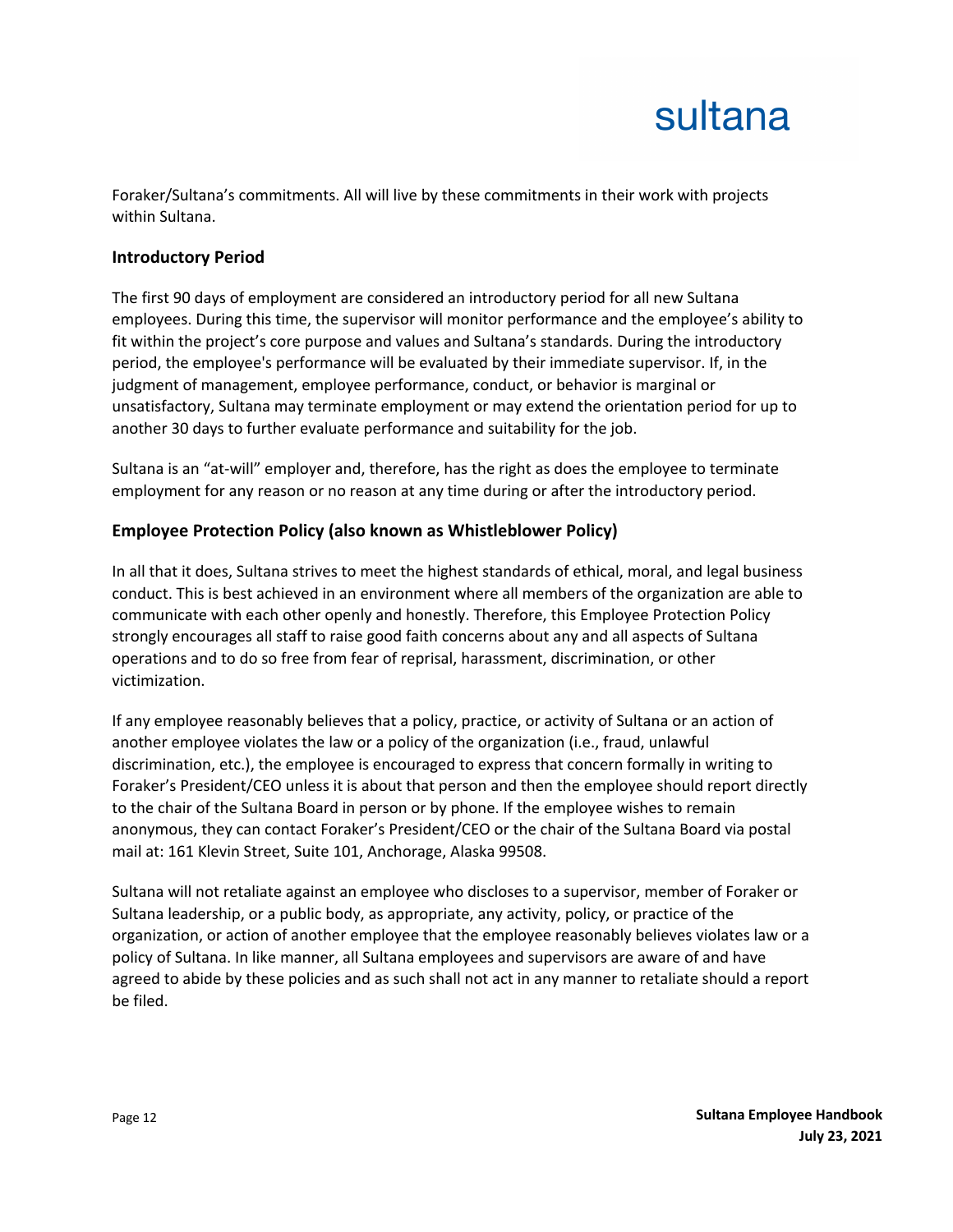### **Section III: Employee Classifications**

An employee's wages, benefits, and job duties are affected, in part, by classifications and Fair Labor Standards Act (FLSA) designation.

#### **Full-time Employee**

A full-time employee is one who is hired to work at least 40 hours per week and is eligible for benefits.

#### **Part-time Employee**

An employee who is hired to work less than 40 hours per week is considered a part-time employee. A part-time employee who is scheduled to work 20 hours per week or more is entitled to paid holidays and leave time on a prorated basis. A part-time employee working less than 20 hours per week does not accrue paid leave benefits. Employees must regularly work at least 24 hours per week in order to be eligible for insurance benefits.

#### **Temporary Employee**

An employee who is hired with the expectation that they will be employed for a definite period of time not to exceed six months and is not entitled to benefits is a temporary employee. A temporary employee who is retained beyond a continuous period of six months becomes a part-time or fulltime employee.

#### **Non-exempt Employee**

An employee who is subject to the minimum wage and overtime provisions of the Fair Labor Standards Act is considered a non-exempt employee. Non-exempt employees are entitled to earn over-time pay for hours worked in excess of eight hours per day or 40 hours per week.

#### **Exempt Employee**

An employee who meets the criteria for exclusion from the wage and hour laws (e.g., administrative or professional) is considered an exempt employee. Exempt employees are salaried and do not receive pay for hours worked in excess of eight hours per day or 40 hours per week.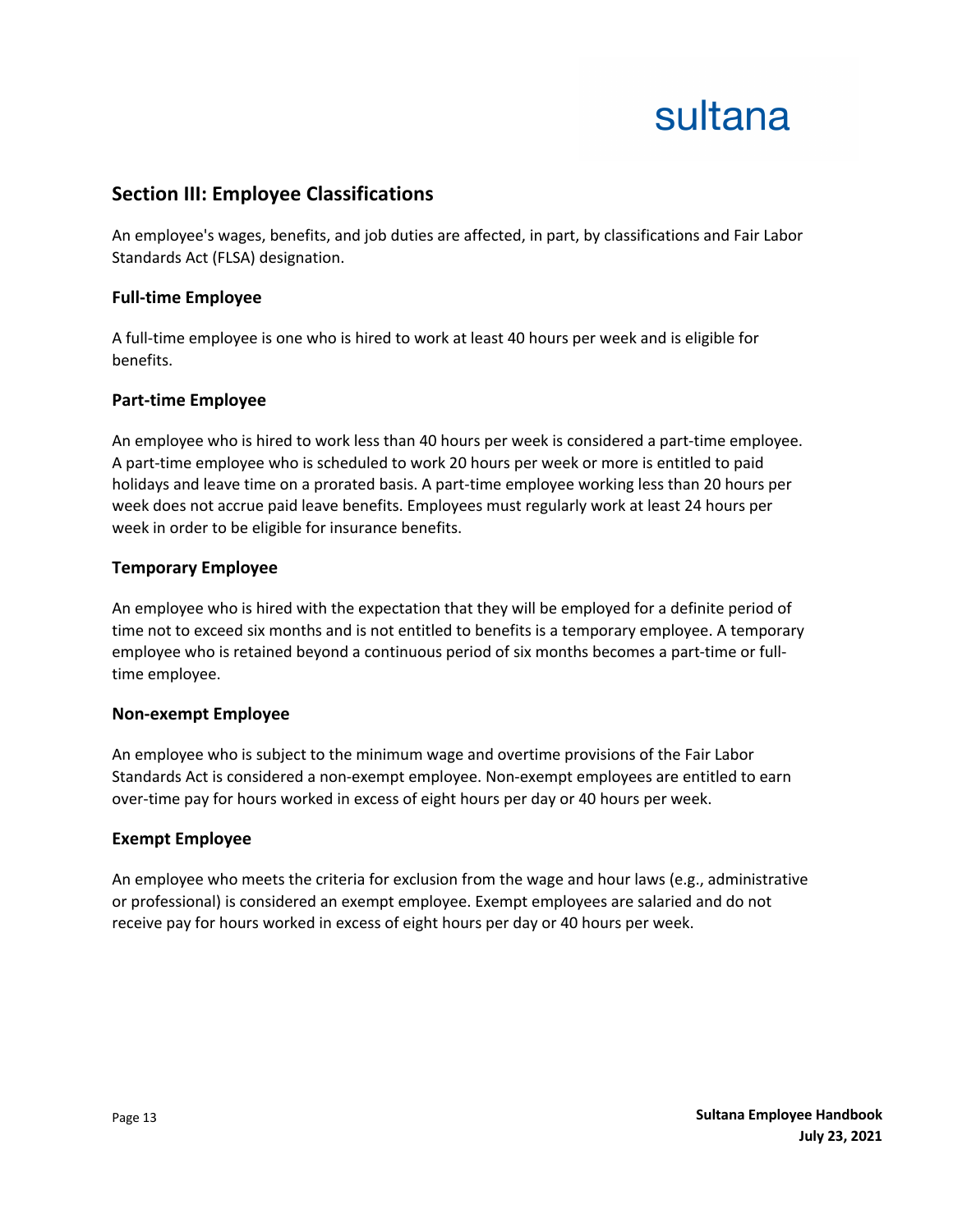### **Section IV: Standards of Conduct and Expectations**

### **Employee Conduct**

Sultana's reputation for integrity and excellence requires careful monitoring and observation of both the spirit and letter of all applicable laws and regulations, as well as scrupulous regard for the highest standard of conduct and personal integrity.

Sultana intends to comply with all applicable laws and regulations and expects its employees to conduct business in accordance with the letter, spirit, and intent of all relevant laws and to refrain from any illegal, dishonest, or unethical conduct. In general, the use of good judgment based on high ethical principles must guide each employee to lines of acceptable conduct. If a situation arises that is difficult to determine the proper course of action, the first step should be to discuss it openly with an immediate supervisor or if you are the project lead staff member with the chair of the advisory board, or if necessary, Foraker's President/CEO.

Compliance with Sultana's expectations is the responsibility of every employee. If an employee's conduct has a detrimental impact on their performance, the performance of others, or reflects poorly on Sultana, it may result in corrective action, up to and including termination.

Employees have a responsibility to know, understand, and uphold all Sultana policies including the code of ethical behavior, conflict of interest policy, and travel policy.

### **Anti-harassment**

Sultana will not tolerate any harassment of the organization's employees or advisory board members. In keeping with federal and state law and sound business practice, Sultana expressly prohibits any form of harassment, including that based on race, religion, color or national origin, age, physical or mental disability, gender, sexual orientation, marital status, changes in marital status, pregnancy, parenthood, changes in military or veteran status, genetic information or any other characteristic protected by law.

### **Workplace harassment**

Workplace harassment can take many forms; it is not necessarily sexual in nature. It may be, but is not limited to, words, signs, offensive jokes, cartoons, pictures, posters, calendars, email jokes or statements, pranks, intimidation, physical assaults or contact, or violence. This listing by no means precludes the addition of other behaviors under the label "workplace harassment."

Failure of a supervisor or other employee to take action or provide an appropriate response when inappropriate behavior or activities not in accordance with these rules are witnessed can also be considered harassment.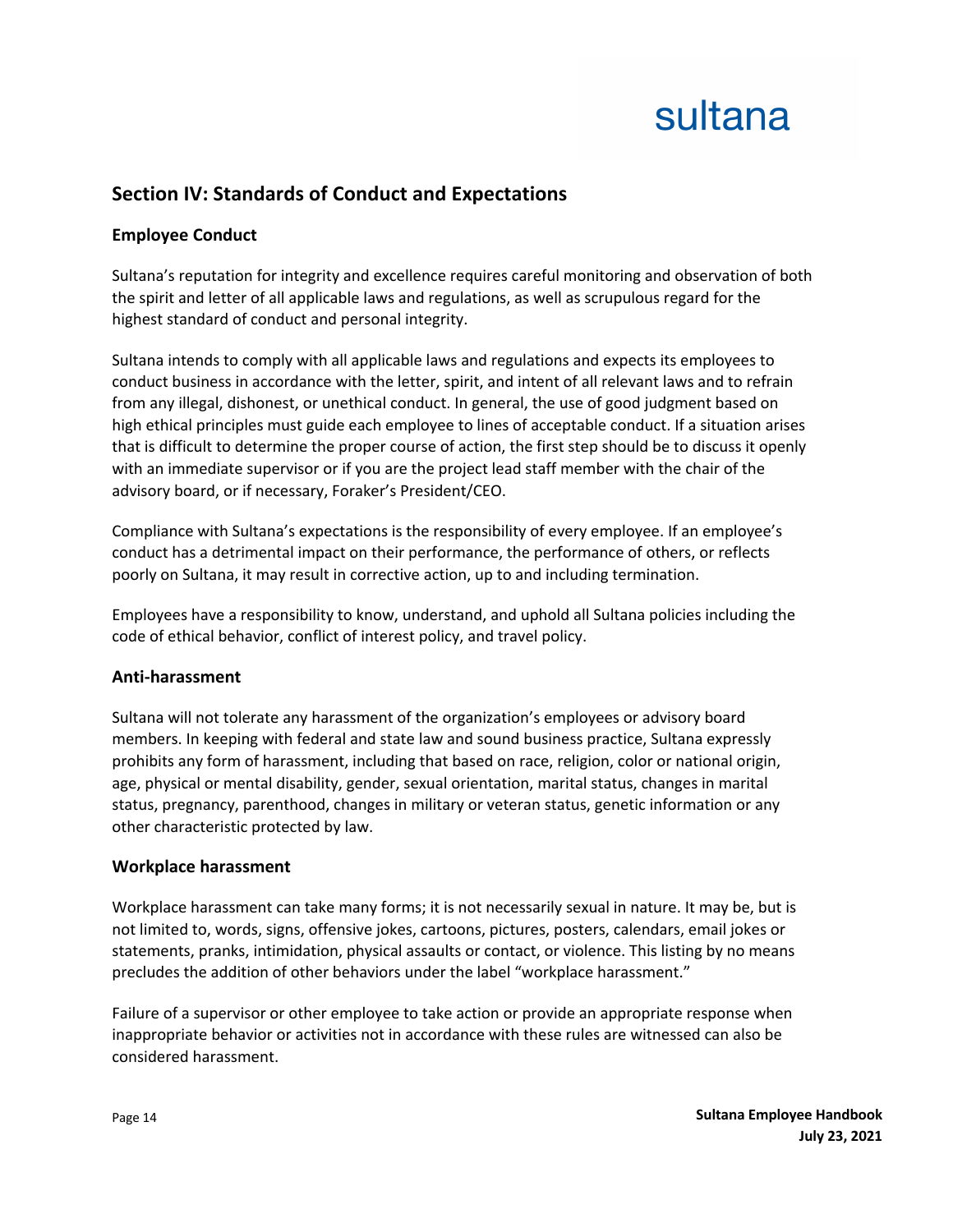#### *Sexual harassment*

Sexual harassment by supervisors, coworkers, customers, consultants, vendors, or volunteers is illegal and will not be tolerated. Unwelcome sexual advances, inquiries, request for sexual favors, derogatory verbal and visual displays, and verbal or physical conduct of a sexual nature constitutes sexual harassment. Additionally, sexual harassment is not limited to but can include when:

- Submission to such behavior is made explicitly or implicitly a term or condition of an individual's employment or volunteer service; or
- Submission to or rejection of such behavior by an individual is used as the basis for decisions affecting the employee or volunteer; or
- Such behavior has the effect of interfering with an individual's work performance by creating an intimidating, hostile or offensive work environment.

#### *Reporting*

- Sultana intends that employees have a working environment free from all forms of discrimination and conduct that can be considered harassing, coercive, or disruptive.
- Any behavior of an employee that is not welcomed, which is personally offensive, or which debilitates morale and thus interferes with work effectiveness may result in corrective action, up to and including termination. Sexual harassment is grounds for immediate termination.
- If an employee experiences any prohibited workplace harassment, including sexual harassment, or believes that they have been treated in an unlawful, discriminatory manner, the employee should report it immediately to their supervisor, the President/CEO, the Vice President/CFO, the Vice President of Programs, the Director of Sultana, or the Senior Director of Human Resources. Complaints should be submitted in writing. In the event the President/CEO is the alleged harasser, the complainant should make a report directly to the chair of the Sultana Board. Any report made to the project advisory board by the project lead should be reported to Foraker's President/CEO unless they are the alleged harasser and then the report should go directly to the chair of the Sultana Board.
- All reports will be promptly investigated with due and reasonable regard for the privacy of everyone involved. Sultana intends to respect the confidentiality of the claim to the extent possible. If after conducting an investigation, management believes that any employee has acted inappropriately, corrective action will be taken against the offending employee(s).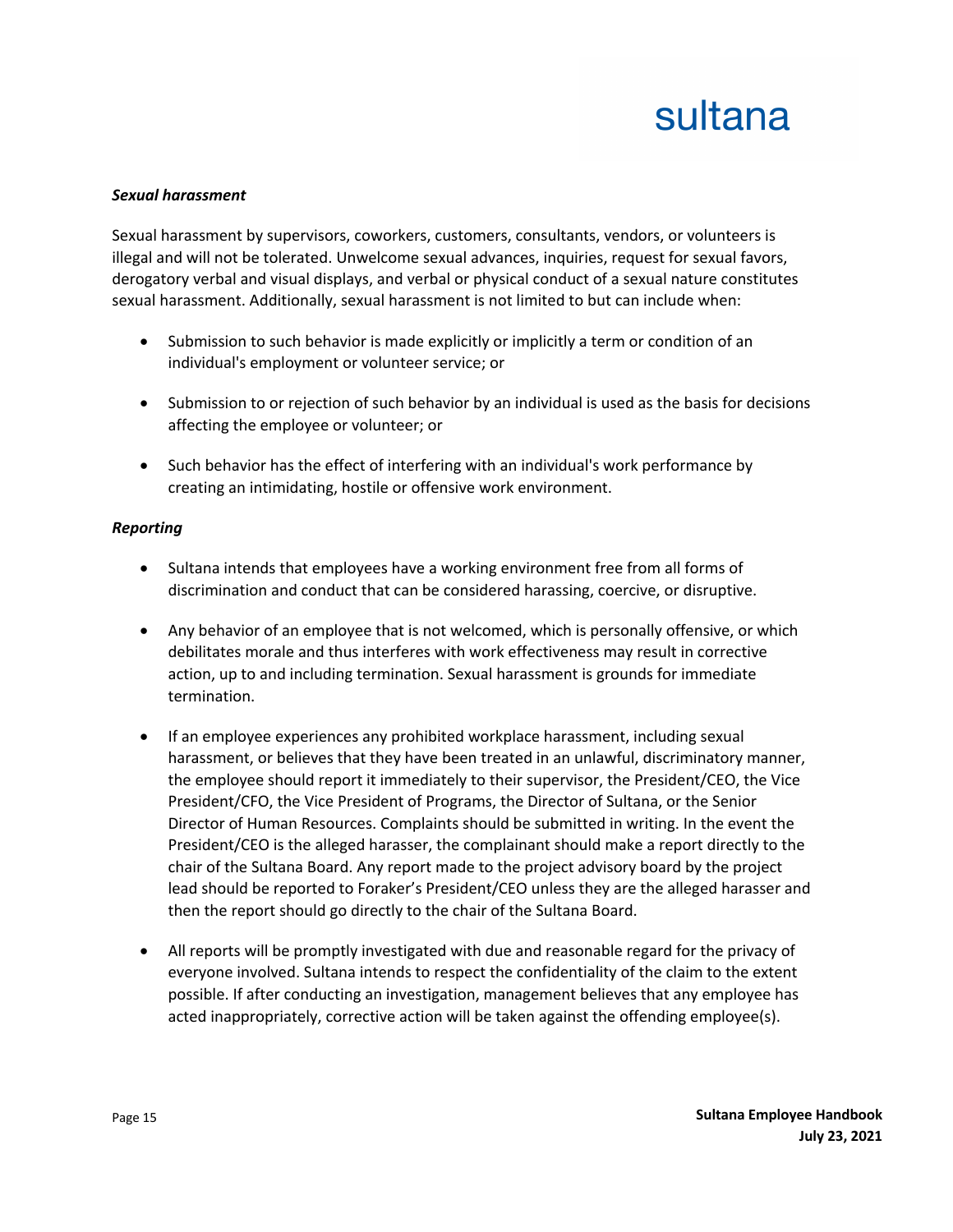#### *Retaliation*

Retaliation of any kind will not be permitted against any employee making a good faith report of alleged harassment or cooperating in an investigation of alleged harassment.

#### **Anti-bullying**

Bullying is contrary to Sultana's organizational culture and core values. Sultana will not tolerate bullying behavior whether or not it is based on protected classes described equal opportunity, disability provisions and/or workplace harassment policies in this handbook. Engaging in bullying behavior may result in corrective action, up to and including termination.

Bullying is defined as repeated, health-harming mistreatment of one or more people by one or more perpetrators. It is abusive conduct that includes threatening, humiliating or intimidating behaviors, work sabotage that interferes with one's ability to perform their work, or verbal abuse.

The following types of behavior are examples of bullying:

- **Verbal bullying**: Slandering, ridiculing or maligning a person or their family, persistent name-calling that is hurtful, insulting, or humiliating, using a person as the butt of jokes, abusive and offensive remarks.
- **Physical bullying:** Pushing, shoving, kicking, poking, tripping, assault or threat of physical assault, damage to a person's work area or property.
- **Gesture bullying**: Nonverbal gestures that can convey threatening messages.
- **Exclusion**: Socially or physically excluding or disregarding a person in work-related activities.

In addition, the following examples may constitute or contribute to evidence of bullying in the workplace:

- Persistent singling out of one person
- Shouting or raising one's voice at an individual
- Using obscene or intimidating gestures
- Not allowing the person to speak or express themselves (i.e., ignoring or interrupting)
- Personal insults and use of offensive nicknames
- Public humiliation in any form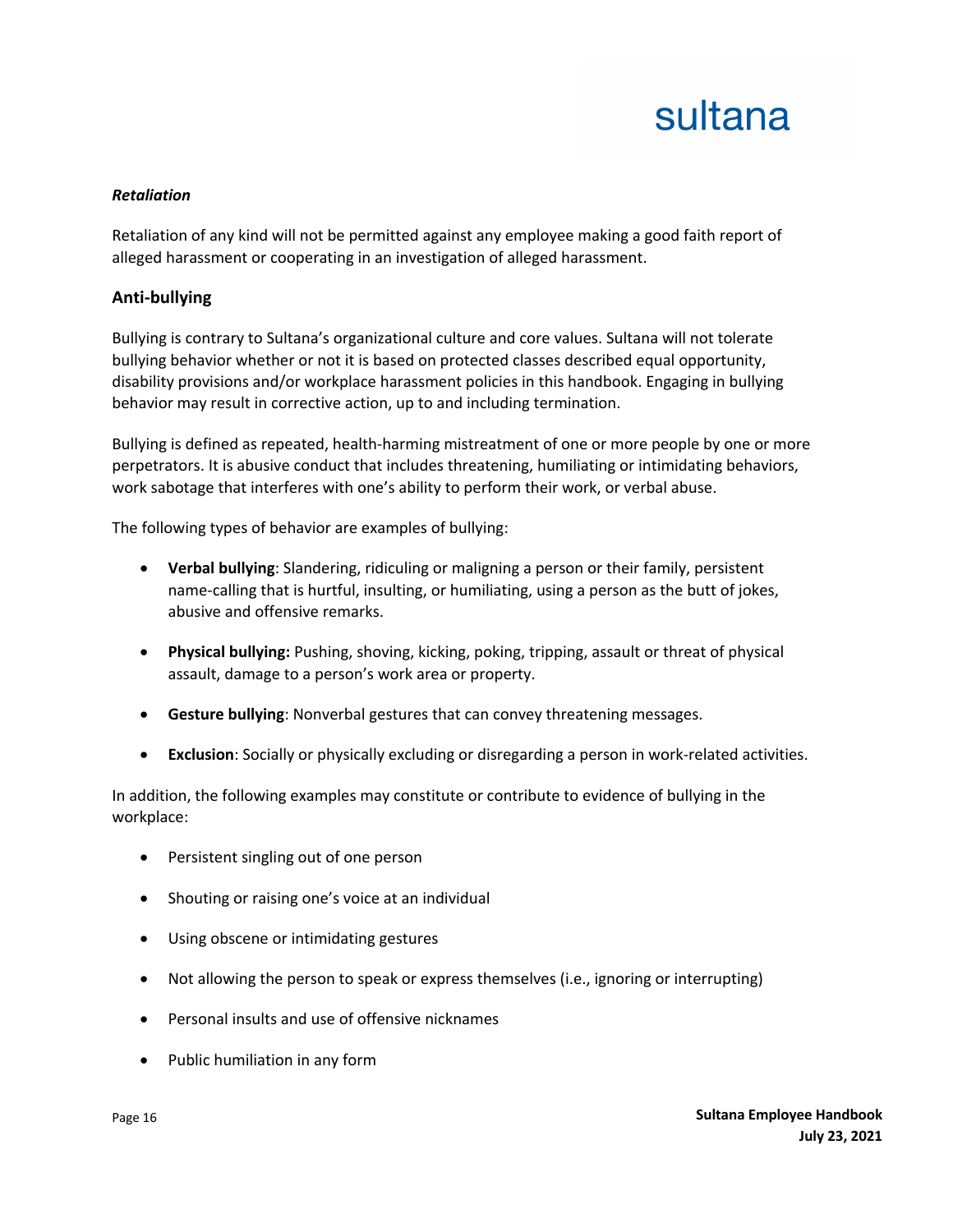- Constant criticism on matters unrelated or minimally related to the person's job performance or description
- Public reprimands
- Repeatedly accusing someone of errors that cannot be documented
- Deliberately interfering with mail and other communications
- Spreading rumors and gossip regarding individuals
- Encouraging others to disregard a supervisor's instructions
- Manipulating the ability of someone to perform their work (e.g., overloading, under loading, withholding information, setting deadlines that cannot be met, giving deliberately ambiguous instructions)
- Assigning menial tasks not in keeping with the normal responsibilities of the job
- Taking credit for another person's ideas
- Deliberately excluding an individual or isolating them from work-related activities, such as meetings
- Unwanted physical contact, physical abuse or threats of abuse to an individual or an individual's property (defacing or marking up property)

Individuals who feel they have experienced bullying should report this to their supervisor (which can include the chair of the project advisory board) or to the President/CEO, the Vice President/CFO, or the Vice President of Programs, the Director of Sultana, or the Senior Human Resources Director before the conduct becomes severe or pervasive. All reports to the advisory board should also be shared with Foraker's President/CEO unless they are the subject of the complaint and then the chair of the Sultana board should be notified. All employees are strongly encouraged to report any bullying conduct they experience or witness as soon as possible to allow Sultana to investigate and take appropriate action.

### **Outside Activities and Conflicts of Interest**

All employees are expected to avoid any conflict between their personal interests and the interests of Sultana. Employees engaging in any other activity, including outside employment, which might constitute a conflict of interest must notify Foraker's President/CEO.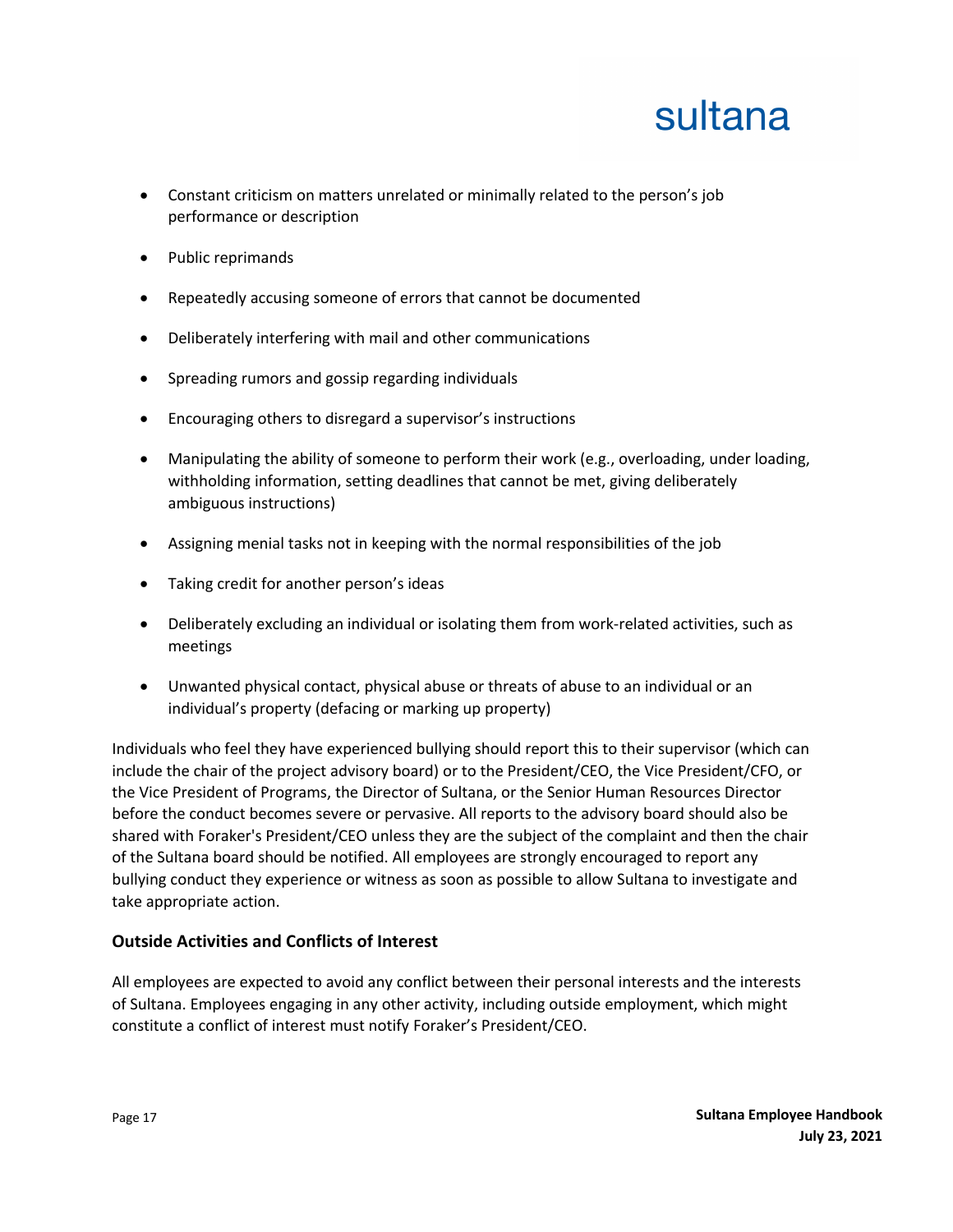Outside employment may be detrimental to Sultana because of the conflicting demand on employees' productivity or availability for work. Outside employment might also create a conflict or appearance of conflict between Sultana and the proposed employer.

Sultana employees are required to discuss the nature of the activity including outside employment first with their supervisor, then as needed with the project advisory board. If the conflict is deemed significant than the employee should notify the Director of Sultana before engaging in any activity that might pose a conflict. If the Director of Sultana determines that a conflict exists, the employee will be asked to resolve the situation, which normally will require termination of the outside activity that brought about the conflict.

### **Attendance and Punctuality**

The scheduling requirements for each position will vary based on the duties and responsibilities of the position as well as the needs of the project focus within Sultana. Work schedules are established by the employee's immediate supervisor or by each project leadership. Employees are expected to work all of the hours and days assigned regardless of location.

Absenteeism and tardiness place a burden on other employees and make normal operations difficult. Sultana expects employees to be reliable and punctual in reporting to work. In rare circumstances when employees cannot avoid being late to work or are unable to work as scheduled, they should notify their immediate supervisor as soon as possible in advance of the anticipated tardiness or absence.

Poor attendance and excessive tardiness may result in corrective action, up to and including termination.

### **Personal Appearance**

Sultana employees should maintain a professional, neat, and clean appearance, and one that appropriately meets the requirements of the position. Dress, grooming, and personal cleanliness contribute to the morale of all employees and affect the business image Sultana projects present to the public. Questions regarding acceptable personal appearance should be discussed with the employee's immediate supervisor.

Employees who come to work inappropriately dressed may be sent home with the request that they report to work in proper attire. Under such circumstances, employees will not be paid for the time away from work.

### **Electronic Communication Policy**

Sultana projects will maintain an electronic communication system to assist in the conducting of business within the organization – access to the electronic systems is for conducting work on behalf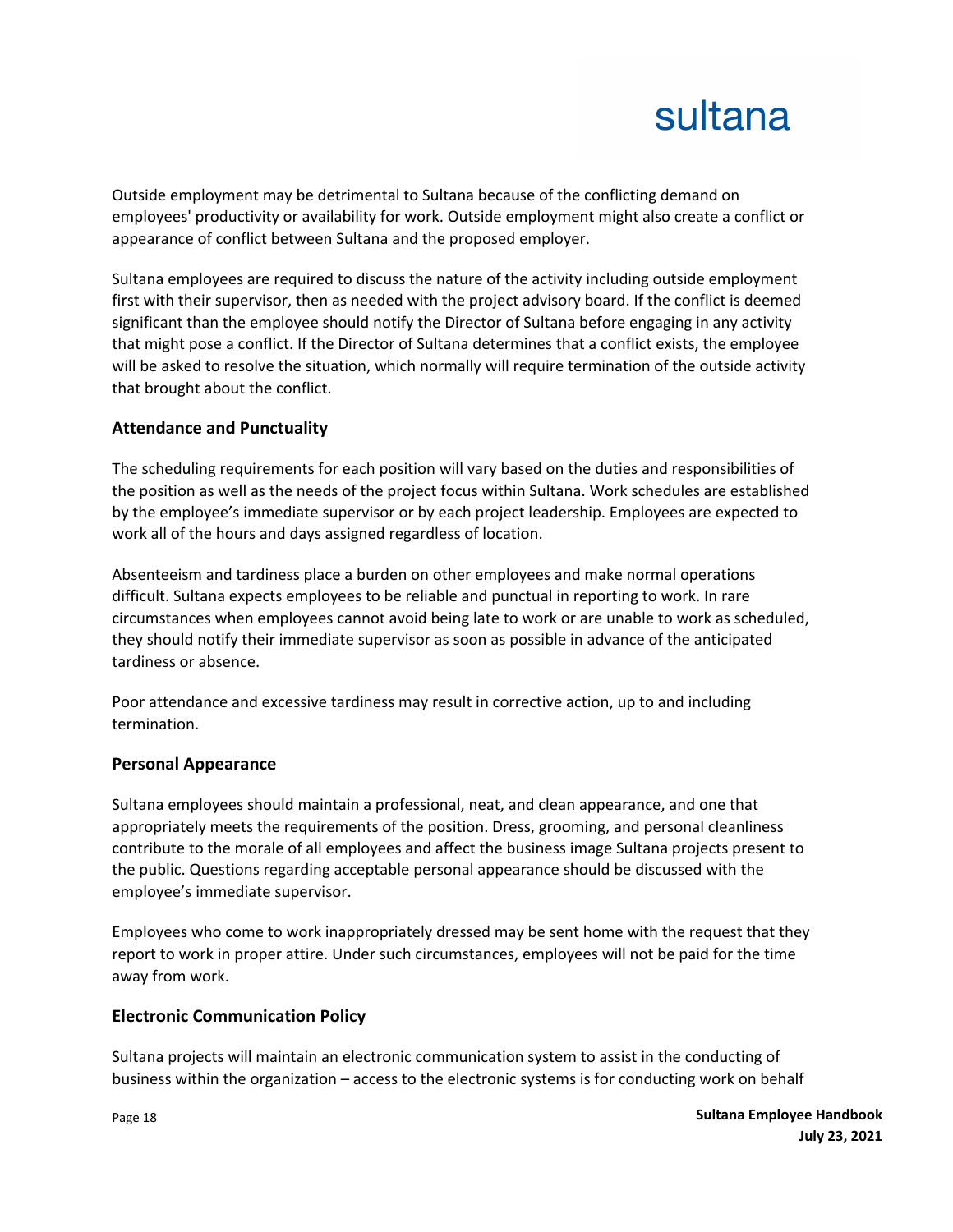of the project. Projects can adopt their own rules but they cannot supersede nor lesson the intent of the following guidelines, which employees are expected to observe:

- The electronic systems are for conducting Sultana project business.
- The electronic systems may not be used to solicit or proselytize for commercial ventures, religious or political causes, outside organizations, or other non-job-related solicitations.
- The electronic systems are not to be used to create any offensive or disruptive messages. Among those which are considered offensive are any messages which contain sexual implications, racial slurs, gender-specific comments, or any other comment that offensively addresses someone's race, religion, color or national origin, age, physical or mental disability, gender, sexual orientation, marital status, changes in marital status, pregnancy, parenthood, changes in military or veteran status, genetic information, citizenship/immigration status, or any other characteristic protected by law.
- The electronic systems shall not be used to send (upload) or receive (download) copyrighted materials, trade secrets, proprietary financial information or similar materials without prior authorization.
- Sultana and Sultana project leaders reserve and intend to exercise the right to review, audit, intercept, access and disclose all messages created, received, or sent over these electronic systems for any purpose. Contents properly obtained for legitimate business purposes may be disclosed without the permission of the employee.
- The confidentiality of any message should not be assumed. Even when a message is erased, it is still possible to retrieve and read that message. Further, the use of passwords for security does not guarantee confidentiality.
- Employees are not authorized to retrieve or read any electronic messages that are not sent to them. Any exception to this policy must receive prior approval from their immediate supervisor.
- Employees shall not use a code, access a file, or retrieve any stored information, unless authorized to do so. Employees should not attempt to gain access to another employee's messages without the latter's permission.
- In the event that an employee will be absent from work for any extended length of time, the employee's immediate supervisor may request all computer pass codes.
- Any employee who discovers a violation of this policy shall notify their immediate supervisor who will in turn notify the Director of Sultana.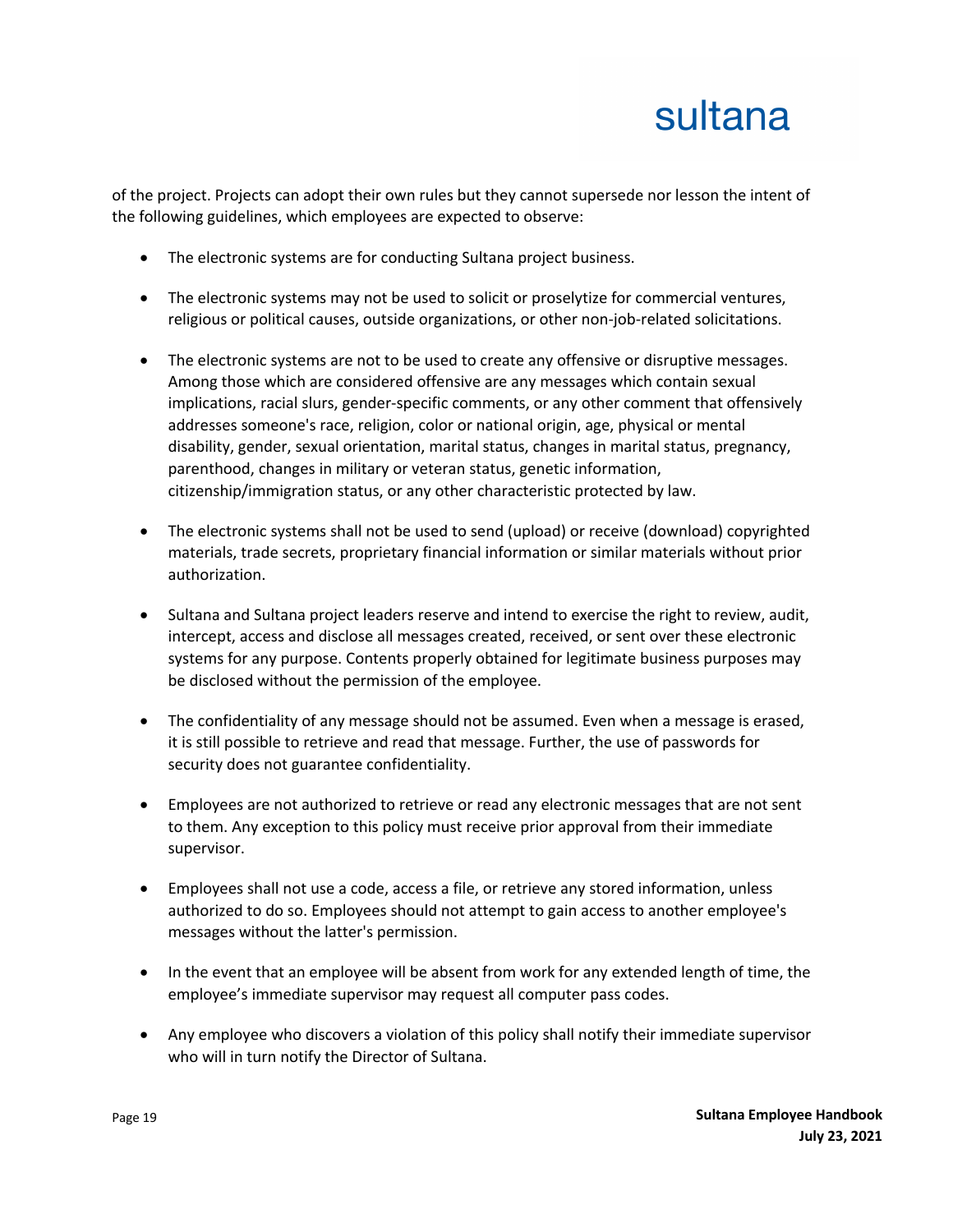• All electronic communication is subject to the Document and Information Management Policy found in the Foraker/Sultana Administrative and Financial Policies Manual.

### **Confidentiality**

Throughout the course of a Sultana project's daily operation, and because of the nature of services provided, confidential information may be obtained about other parties and/or organizations. All information that is considered confidential should not be disclosed to external parties or to employees without a "need to know." If there is a question as to whether certain information is considered confidential, the employee should first check with their immediate supervisor. This policy is intended to alert employees to the need for discretion at all times and is not intended to inhibit normal business communications.

#### **Media Inquiries**

Each Sultana project will have its own way of handling media inquiries that relate solely to their project. All press inquiries that relate directly to Sultana or Foraker should be referred to Foraker's Director of Communication and Education who will gather information from reporters and determine how to respond to requests. Foraker's President/CEO is the official spokesperson for Foraker and Sultana. The lead staff of each Sultana project is considered to be the official spokesperson for the project. Sultana project staff or advisory board members should not comment to the media either on or off the record about Sultana or Foraker unless advanced permission is given by Foraker's President/CEO.

### **Safety**

Sultana is the employer of record but office space is generally not included with employment. Each Sultana project is responsible for ensuring a safe working environment for staff either on-site or in an off-site/remote working environment. In order to maintain the safest workplace possible, Sultana encourages prompt reporting of any unsafe condition to the Director of Sultana or the Senior Human Resources Director in order to address unnecessary risk.

Sultana and Foraker will share the Emergency Response and Business Continuity Plans as they exist and evolve so that each project has a framework for its own work environment. If a Sultana project does not have a specific emergency response and business continuity plan, then Sultana/Foraker's plan is the official plan.

No project plan can undermine the safety provisions outlined in the Foraker/Sultana plan. Each project plan must be shared with the Director of Sultana in advance of implementation. An employee should speak with their direct supervisor if further clarification is needed.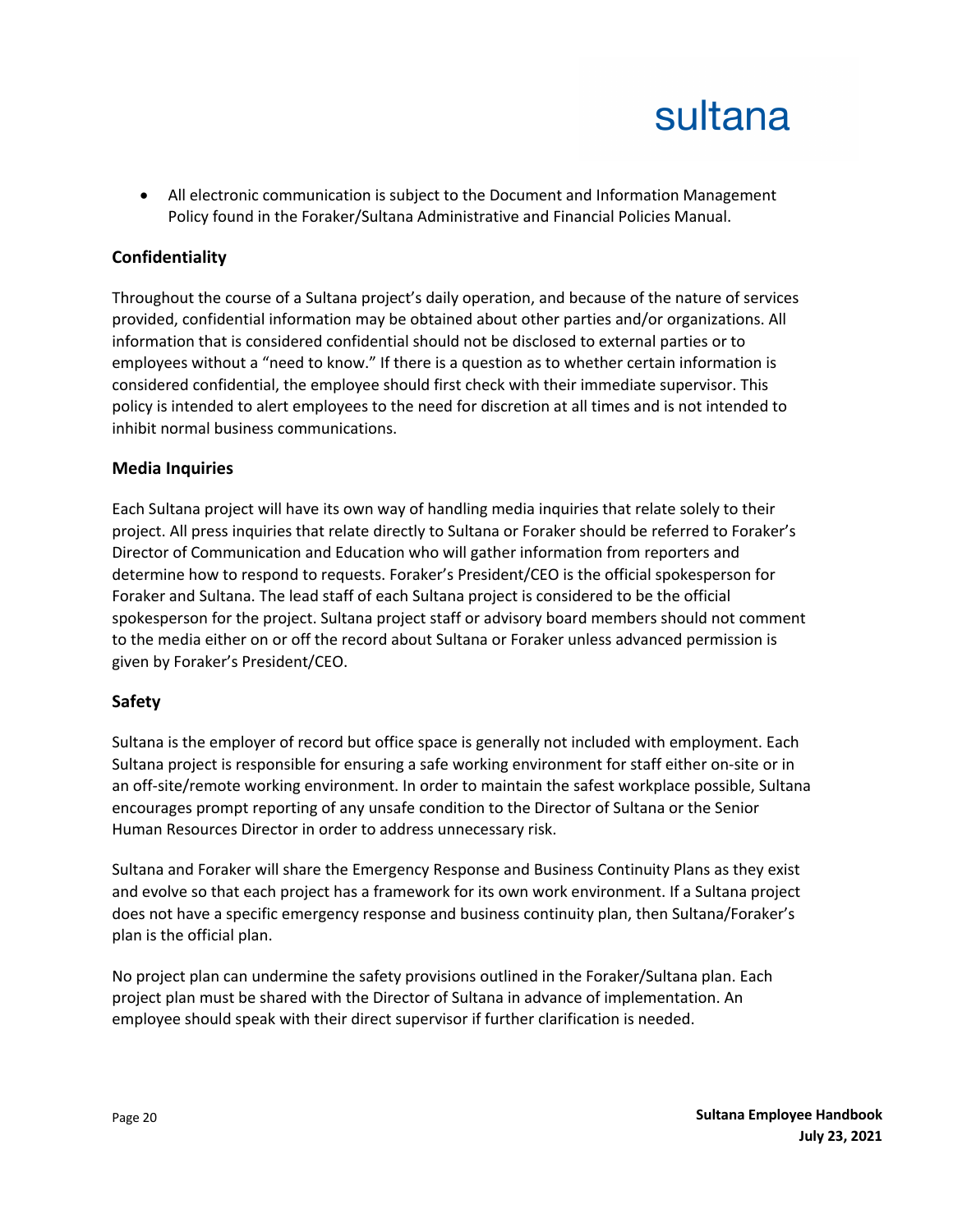### **Section V: Compensation and Payroll Practices**

### **Salary Administration**

When an employee begins employment, they are informed of their rate of pay. That rate is based on a number of factors including assessment of the position, training, experience, the market for similar jobs, and available funds. Increases in salary are not guaranteed and will depend on a review of job performance, available funds, and marketplace conditions.

Paydays occur every other Wednesday. On that day, all employees are paid for the two-week period ending the prior Sunday. Sultana provides automatic deposit of wages via electronic funds transfer to each employee's designated bank account.

The following paycheck deductions are required by law: Federal Insurance Contributions Act tax (FICA), Medicare, federal income tax, and employment security taxes. Any other deductions require the employee's written authorization.

### **Overtime and Time Reporting**

The regular workweek is 40 working hours. Some overtime may be required. Any overtime work must receive prior authorization by the employee's immediate supervisor. Failure to obtain prior authorization may result in corrective action up to and including termination. Overtime is paid to all non-exempt employees pursuant to applicable wage and hour laws. The overtime pay rate is one and one-half times the regular rate of pay for all hours worked over eight hours per day and/or 40 hours per week.

Accurate records of the hours worked ensure the employee is paid correctly and receives full credit for work hours completed. Non-exempt employees use timesheets to record hours worked. Exempt employees must submit timesheets documenting the usage of paid time off (PTO) during each pay period. Exempt employees are not eligible for overtime. Any additions, corrections, or changes to timesheets must be initialed by the employee's immediate supervisor. Employees are responsible for the accuracy and completeness of the information reflected on timesheets.

Timesheets are the property of Sultana. Alteration or removal of time sheets from the facility will invalidate them and require the employee to verify the time worked to the satisfaction of their immediate supervisor. An employee may not enter time for another employee, except in extraordinary circumstances (illness, out of town, etc.) and only if approved in advance by the employee's immediate supervisor.

#### **Workweek and Schedule**

For payroll and accounting purposes, the workweek begins at 12:00 a.m. Monday and ends at 11:59 p.m. the following Sunday. The normal workday for a full-time employee is eight hours. Sultana may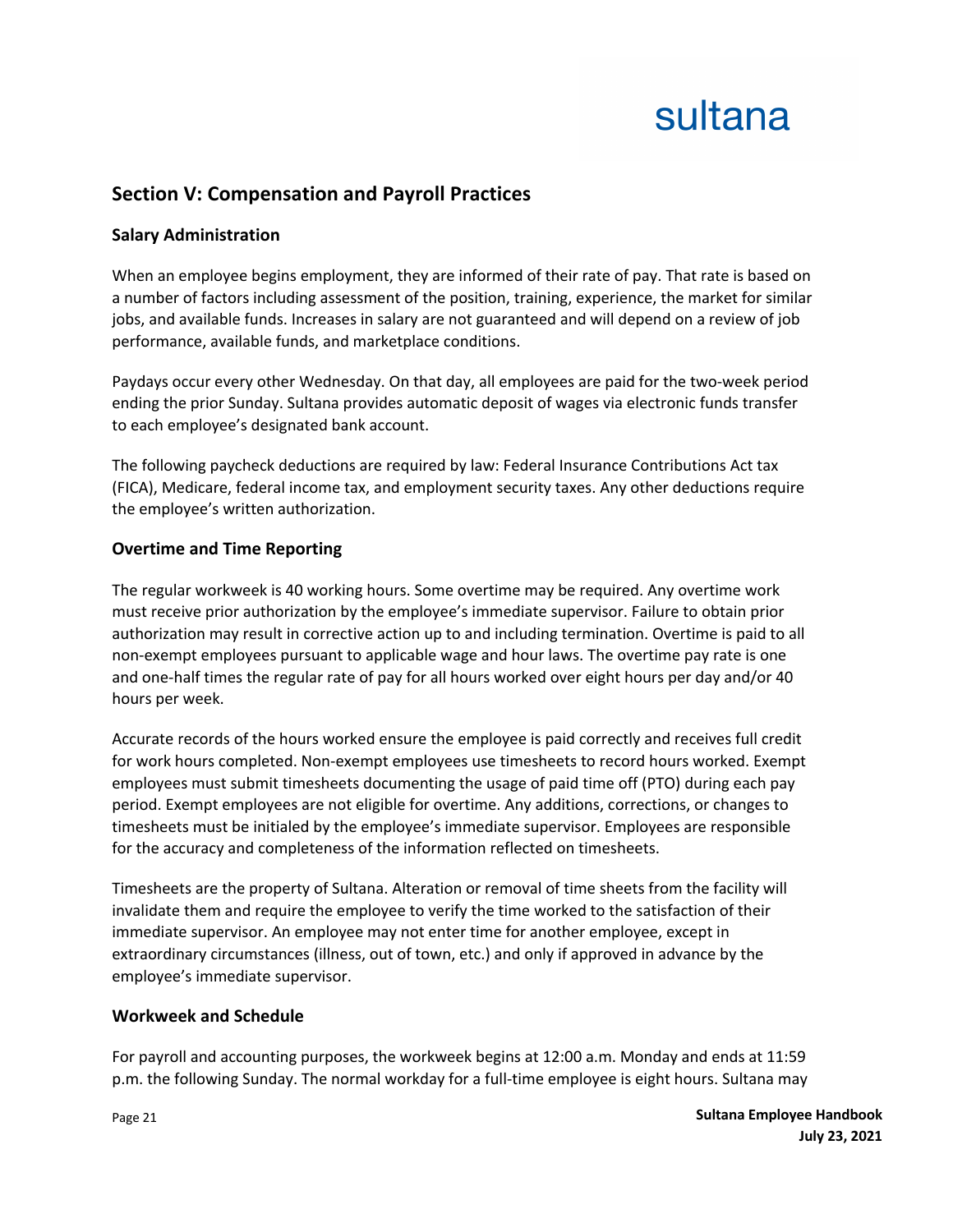establish other schedules, workdays, or workweeks for individual employees or certain positions. (Please note that these hours and rules are in place for remote work/off-site work and are not based on a physical location.)

The scheduling requirements for each position will vary based on the duties and responsibilities of the position as well as the needs of the project. Work schedules are established by the project's executive or the employee's immediate supervisor. Employees are expected to work all the hours and days assigned. Requests for changes to the schedule or for particular days off must be made in advance and approved by the employee's immediate supervisor before the change.

If a non-exempt employee is not able to work their regular schedule during a workday, they are encouraged to make up the missing hours on the same day by beginning work early or working after regular hours of operation. If an employee is unable to make up the missing hours during the pay period, paid time off (PTO) may be used to make up the difference between hours required by the position and hours worked. The consistent use of PTO to cover missed work hours is not acceptable and may be subject to corrective action up to and including termination. Nonexempt employees who have completed a work day are not to use electronic communications or cellphones before or after work hours to conduct Sultana work unless in an emergency or with prior permission.

### **Payroll Advances**

As a practice, payroll advances or loans will not be extended to employees. However, at the sole discretion of Foraker's President/CEO, an exception may be made to this policy in emergency or extraordinary circumstances.

In the rare event that a payroll advance is extended, repayment in full is expected, and repayment terms will be clearly established before the payroll advance. Repayment may be automatically deducted from the employee's paycheck. If the employee separates before repayment is made in full, the remaining balance will be deducted from the final paycheck. Any payroll advances may be limited to time worked but not yet paid.

### **Expense Reimbursement**

While there is no expectation that employees will spend their personal funds, it may occasionally be necessary for an employee to incur reimbursable expenses while working on behalf of the project, as determined by the employee's immediate supervisor. Such expenses may include mileage for use of a personal vehicle, parking, meals, lodging, and transportation. If an employee has questions about what expenses are reasonable, they should ask their immediate supervisor before incurring the expense.

Mileage for use of a personal vehicle on Sultana business will be reimbursed at the prevailing mileage rate established by the Internal Revenue Service.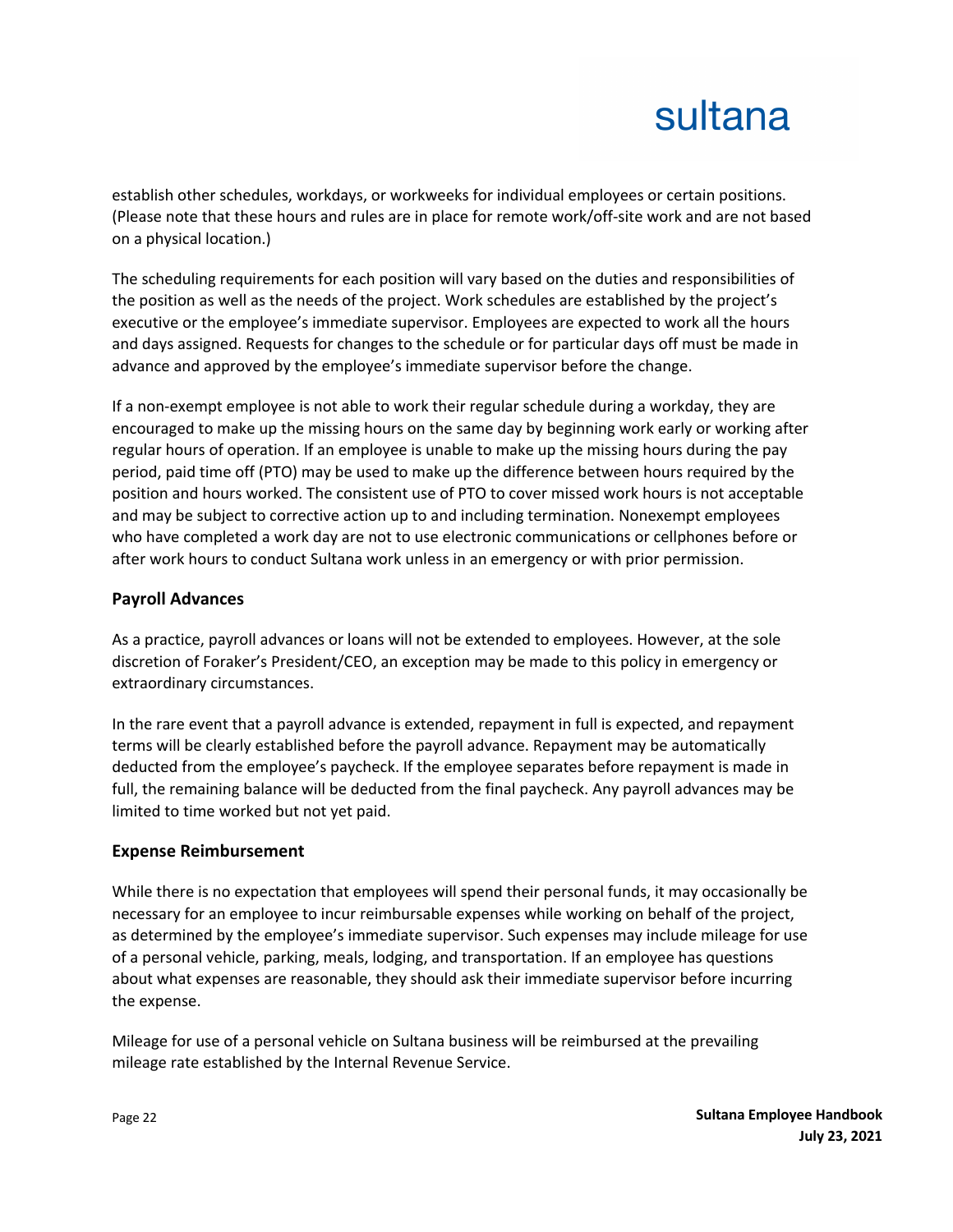Employees agree to abide by the approved Sultana travel policy found in the Foraker/Sultana Administrative and Financial Policies Manual.

Sultana will reimburse an employee for actual expenses for travel, lodging, transportation, and food for approved work-related travel based on receipts.

If the travel is a billable expense the employee will follow the billing protocol within the same month of travel.

If an employee is uncertain about the nature of a reimbursable expense, then they should consult with their immediate supervisor or the project's executive. An example of a non-reimbursable expense would be movie rentals, alcohol, or personal souvenirs.

Major travel plans resulting in non-billable airfare and hotel costs must be approved in advance by an employee's immediate supervisor. All travel and resulting expenses paid directly by the employee will be reimbursed by Sultana when the employee has documented receipts and no later than one month after travel has occurred.

#### **Personnel Records**

It is Sultana policy to keep all personnel files confidential. As a general rule, the content of an employee's personnel file will be revealed to third parties only if the employee authorizes review of their file, or pursuant to request of a government agency with jurisdiction over Sultana, or pursuant to court order, or as otherwise required by law. Human Resources have direct access to all personnel files.

Medical records, I-9s, and personnel records will be kept separate according to statutory requirements and Foraker's Document Retention and Management Policy.

### **Emergency Office Closure Policy**

Each project will determine its policy, procedures, and employee communication for extraordinary or emergency circumstances such as extreme weather, dangerous driving conditions, or power failures. Sultana reserves the right to close operations to ensure the safety of all employees. This determination will be made by Foraker's President/CEO or their designee.

Sultana expects that each project's plans will ensure that employees with supervisory or management duties will notify their direct reports of emergency closures once an official determination is made. In the event of a natural disaster or unforeseen emergency, employees are expected to inform their supervisor via phone, text, or email that they are safe as soon as possible. Each project lead should notify the Director of Sultana or Foraker's President/CEO. When the facilities are officially closed because of emergency conditions, the time off from scheduled work will be paid and will not require the use of PTO.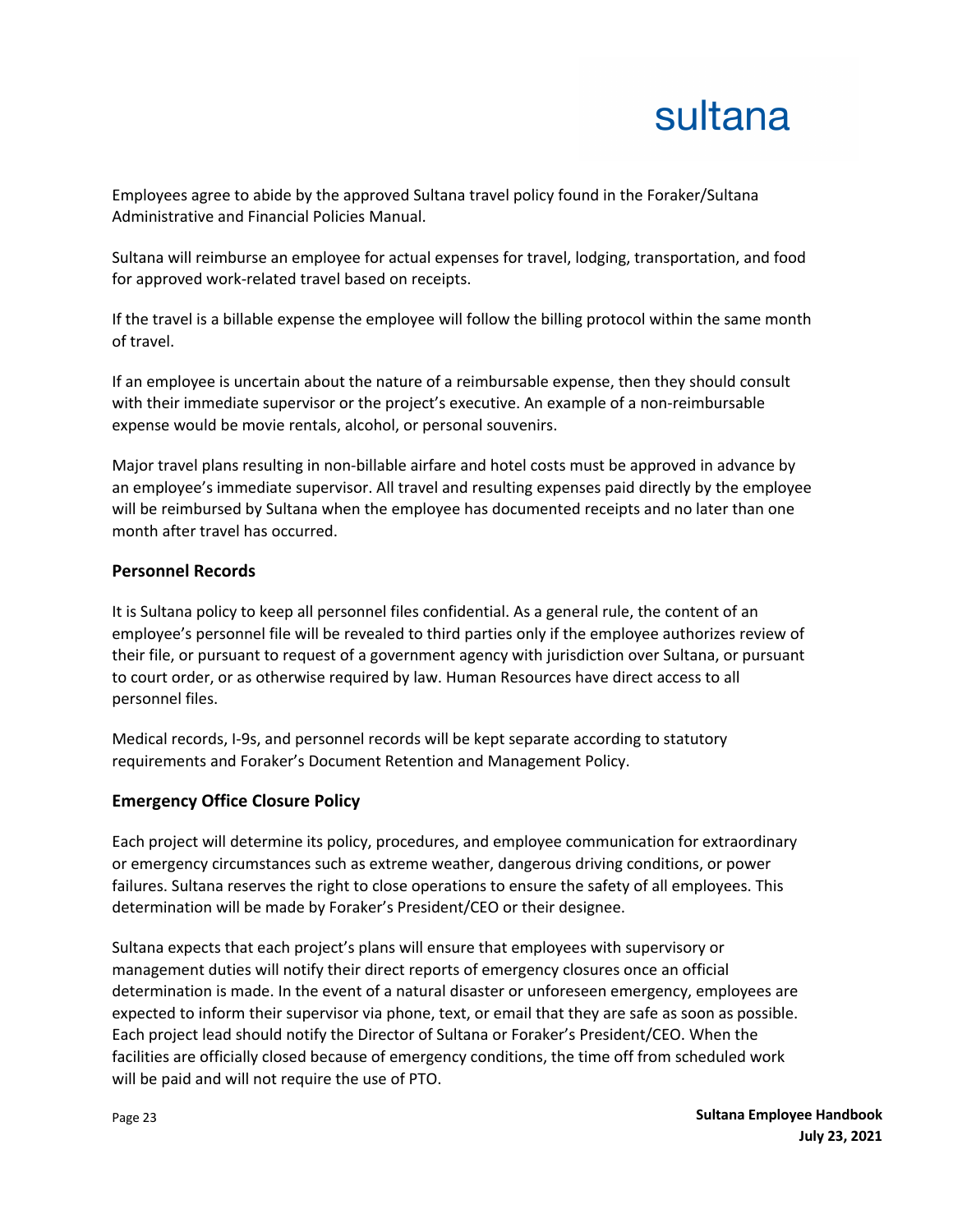Employees are encouraged to make appropriate decisions regarding their safety during such circumstances. Employees with the ability to efficiently telecommute may do so. An employee should check with their supervisor in each instance where they believe working from home may be an option. If an employee elects not to work on a given day, they should notify their immediate supervisor as soon as possible in advance of the anticipated absence. In cases in which an emergency closing is not declared, employees must use PTO for the resulting absence. If schools are closed in the community in which the employee lives and/or works because of inclement weather, hazardous driving conditions, or natural disaster, they are encouraged to telecommute from home until conditions improve.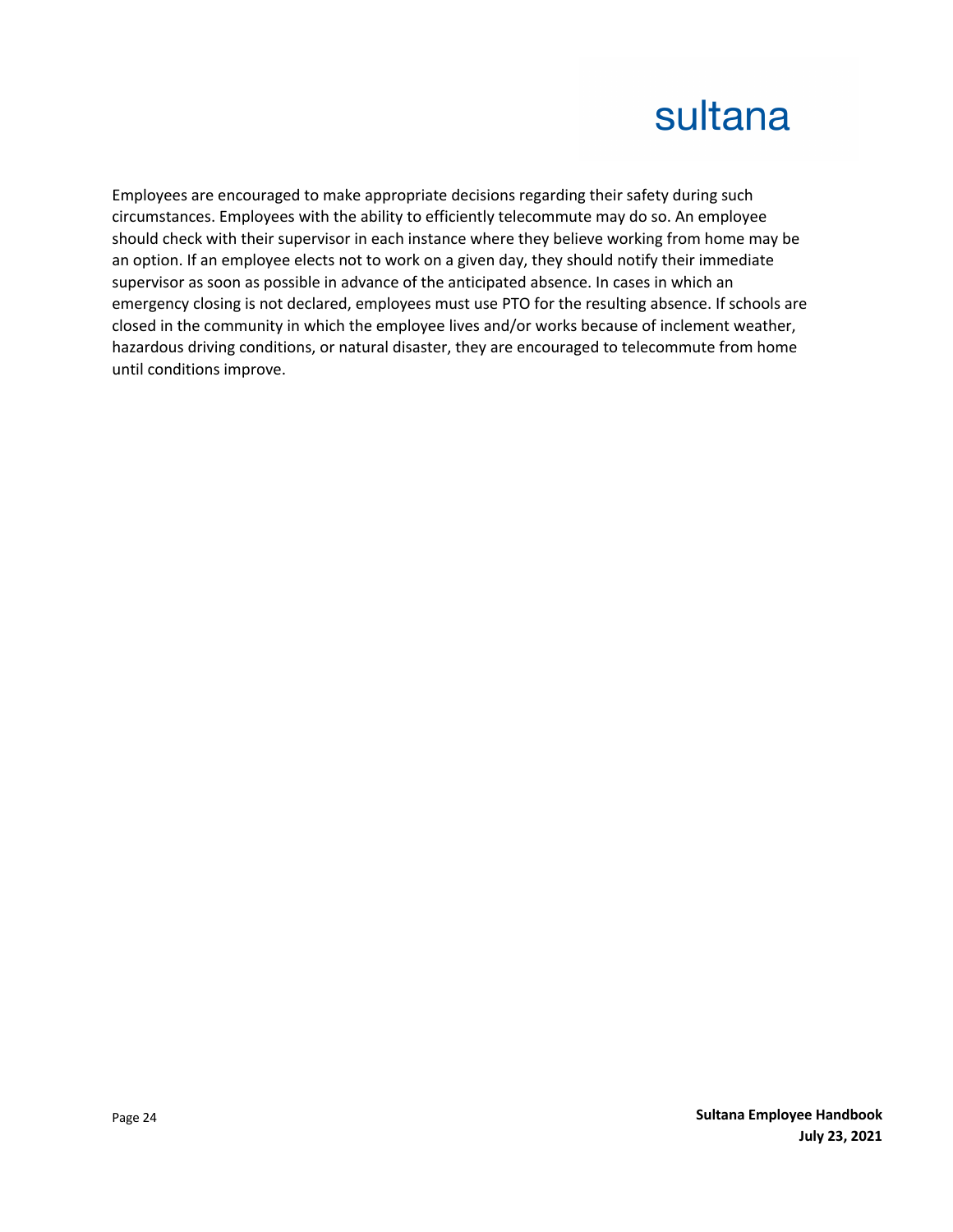### **Section VI: Employee Benefits**

### **Health Benefits – Medical, Dental, and Vision**

Sultana provides medical, dental, and vision benefits to eligible employees. Employees who work at least 24 hours per week on a regular basis are considered eligible for insurance benefits.

Eligible employees can receive health insurance benefits on the first day of the month following 30 days of employment.

Eligible employees may be required to pay a portion of the premium for their individual enrollment in all medical, dental, and vision benefits. Employees are responsible for 100% of the premium for any dependent coverage (i.e., employee plus spouse/partner, employee plus children, and employee plus family). For an accurate detailed description and eligibility requirements regarding the benefits noted above, employees should refer to the specific benefit booklets provided during orientation or contact Human Resources.

### **Life Insurance and Accidental Death and Dismemberment Benefits**

Full-time and part-time employees are eligible for life insurance and accidental death and dismemberment benefits offered by Sultana.

### **Long-Term Disability Benefits**

Full-time employees are eligible for long-term disability benefits offered by Sultana.

### **Employee Assistance Program (EAP)**

As part of Sultana's group insurance, employees have access to the Employee Assistance Program, which offers counseling and support in a variety of areas including, but not limited to legal questions, financial stress, child and elder care, depression, or anxiety. This program provides three sessions at no cost. It is confidential. Employee use of the resource and topic addressed will not be reported to Sultana.

#### **Retirement Benefits**

Full-time and part-time Sultana employees are eligible to participate in a tax deferred annuity (TDA) plan through payroll deduction upon their date of hire.

For an accurate description of the TDA plan, employees should refer to specific plan booklets provided at orientation by Human Resources.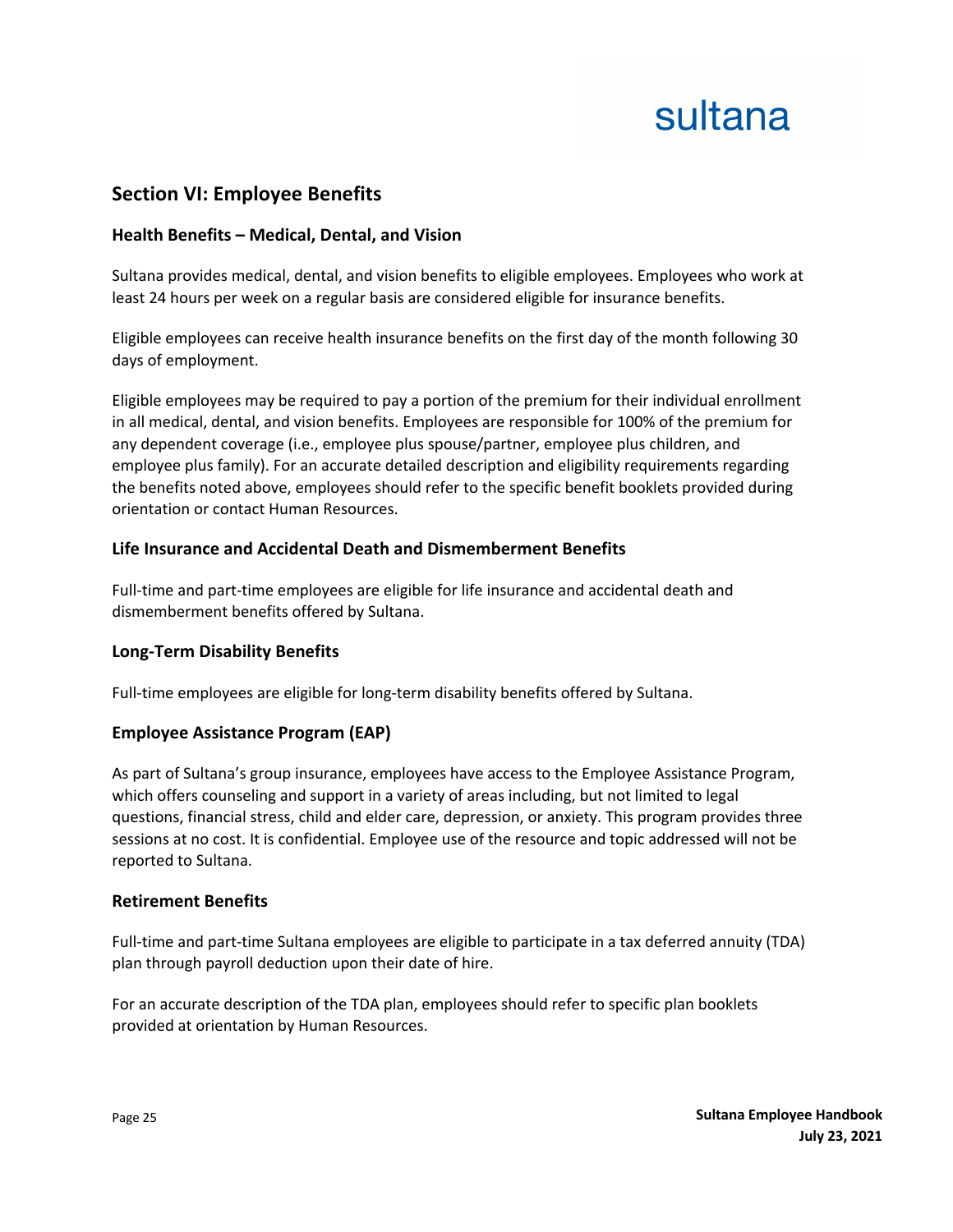### **Paid Time Off (PTO)**

Sultana offers employees an accrued paid time off (PTO) plan that can be used for illness and vacations. This allows more flexibility because employees may use their annual leave for a wide range of reasons.

Eligible employees begin accruing PTO upon hire and may begin using their accrued PTO after completing three months of employment. Exceptions to this policy will be made at the discretion of Foraker's President/CEO. Accrual rates are based upon length of service as follows:

| <b>Years with Sultana</b> | <b>Annual Accrual</b> |
|---------------------------|-----------------------|
| $0 - 1$ years             | 15 days per year      |
| $2 - 3$ years             | 18 days per year      |
| $4 - 5$ years             | 20 days per year      |
| 6+ years                  | 25 days per year      |

Employees are provided with an accounting of their leave balance with each paycheck. Employees may carry over up to 25 days (200 hours) of leave to the next fiscal year. Leave balances exceeding 200 hours on the final day of the fiscal year will be forfeited. If inability to take leave is the result of managerial denial of leave requests, Foraker's President/CEO may review balances at the end of the fiscal year and allow additional hours to carry forward if the project budget allows. This exception can be made for one year only for any individual employee – the 200-hour cap will apply at the end of the subsequent fiscal year.

Employees will be paid for all accumulated leave, up to 200 hours, upon termination. The last hourly rate the employee received will be the pay rate used to pay the accumulated leave.

#### *Scheduling PTO*

All requests for PTO must be pre-approved by the employee's immediate supervisor. If conflicts occur when scheduling leave, an employee's length of service with Sultana will be taken into account and as necessary may be used as the determining factor in resolving disputes. Employees should request leave at least two weeks in advance when possible to allow for adequate time to prepare for the employee's absence. Approval of PTO will be done with consideration given to the individual's workload requirements.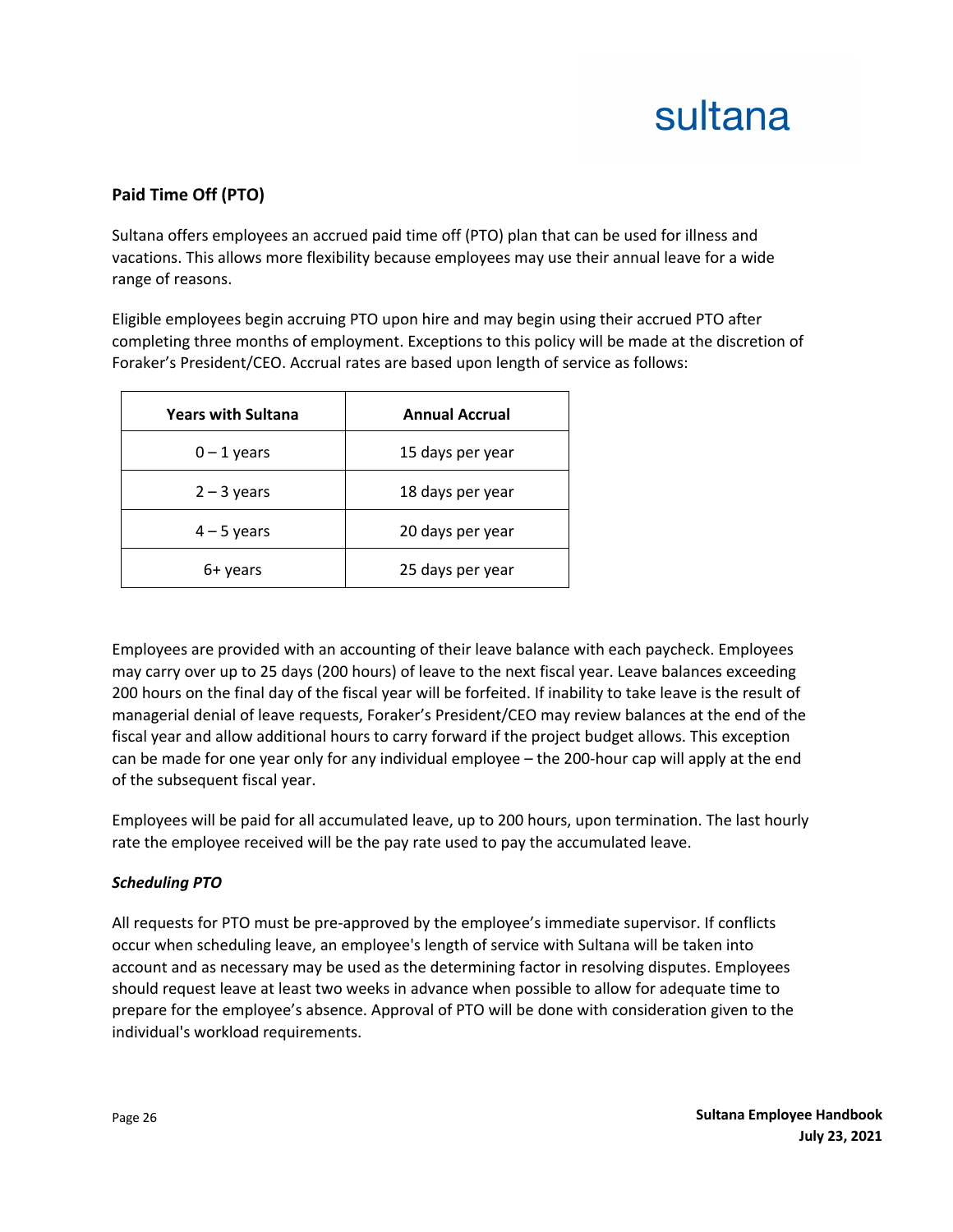#### **Donated Leave Policy**

A covered employee within the project may donate annual leave *directly* to another employee in the same project who has a personal or family medical emergency or other extraordinary circumstance that requires time away from work and has exhausted their available paid leave. An *extraordinary circumstance* for this policy can include becoming a new parent. It does not include extending a vacation. A *medical emergency* is a medical condition of either the employee or the employee's *family member* that is likely to require the employee to be absent from work for a prolonged period and to result in a substantial loss of income because of the employee's lack of available paid leave. An employee is encouraged to speak to their supervisor, who will then notify Foraker's President/CEO prior to requesting this option to ensure their circumstance warrants application.

- **Application to become a leave recipient:** An employee should apply in writing to become a leave recipient. Each application/letter should include:
	- The name and position title of the leave recipient.
	- The reason(s) donated leave is needed, including a brief description of the reason for the request, anticipated duration of the desired leave amount, and if it is a recurring one.
	- Certification regarding the medical emergency from a health care provider may be required.
- **Limitations on leave donations:** An employee may donate up to 80 hours of their PTO. To ensure that an employee is not exhausting their own PTO balance by donating leave, the employee must retain a total of at least 80 hours of leave.
- **Accrual of benefits and PTO using donated leave:** An employee does not accrue PTO during "time off without pay" status. Health benefits are maintained for the employee. However, the employee must still pay their current designated amount.
- **Restoration of unused donated annual leave:** Any donated and unused PTO remaining from the recipient after they return to work or upon termination or departure of the recipient will be restored to the PTO account of the donor(s).
- **Approval:** Foraker's President/CEO must pre-approve the recipient request for donated leave. Job requirements will be considered before the request is determined. Employee donations will be monitored to determine compliance with minimum PTO thresholds. Donations will not be granted if the threshold is not met.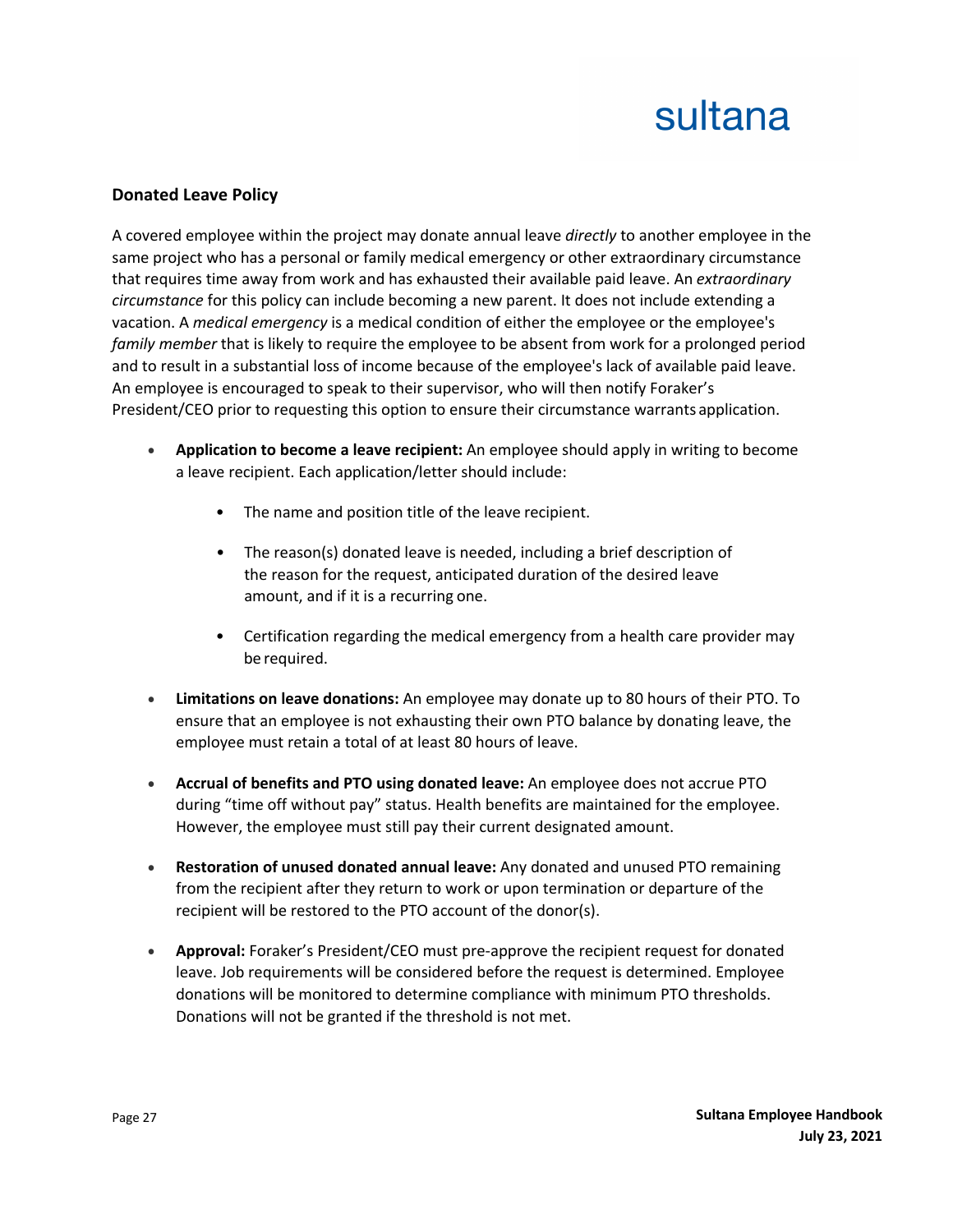#### **Family Leave**

Sultana is committed to creating an inclusive and equitable workplace that prioritizes relationships as an essential aspect of who we are. This commitment extends to our staff that come to the workplace with full lives that often include living parents and children. As the generations shift in the workplace, it is more common for staff members to be caregivers for their children and their parents. To honor the commitments of our staff, these policies are updated to include increased time for leave to care for one's parents. This policy does not include bereavement leave, which is covered under a separate policy.

#### *Leave pertaining to children*

Upon request, employees will be granted up to six weeks of leave in a single year upon the birth or adoption of a new family member. The first 10 business days of family leave are paid by the project. Once these 10 days have expired, the balance of family leave will be taken using PTO, and/or if PTO has been exhausted, the remaining family leave time will be taken without pay. An employee does not accrue PTO during "time off without pay" status. Health benefits are maintained for the employee and their dependents if already enrolled. However, the employee must still pay their current designated amount. Retirement benefits will be calculated on the actual wages paid during family leave.

#### *Leave pertaining to parents*

Upon request, employees will be granted up to three weeks of concurrent leave in a single year to care for a parent. The first 10 business days of family leave are paid by the project. Once these 10 days have expired, the balance of family leave will be taken using PTO, and/or if PTO has been exhausted, the remaining family leave time will be taken without pay. An employee does not accrue PTO during "time off without pay" status. Health benefits are maintained for the employee and their dependents if already enrolled. However, the employee must still pay their current designated amount. Retirement benefits will be calculated on the actual wages paid during family leave.

Options for extension of family leave can include use of the Donated Leave Policy (upon approval). Extraordinary circumstances that meet the established criteria in the Administrative Leave Policy could be considered at the discretion of Foraker's President/CEO or their designee and in conjunction with the project's leadership.

#### *Procedures:*

- The employee must request family leave from their supervisor.
- The supervisor informs the project's executive who will notify Foraker's President/CEO. All family leave requests must be reviewed by Foraker's President/CEO; family leave requests are approved at the discretion of Foraker's President/CEO.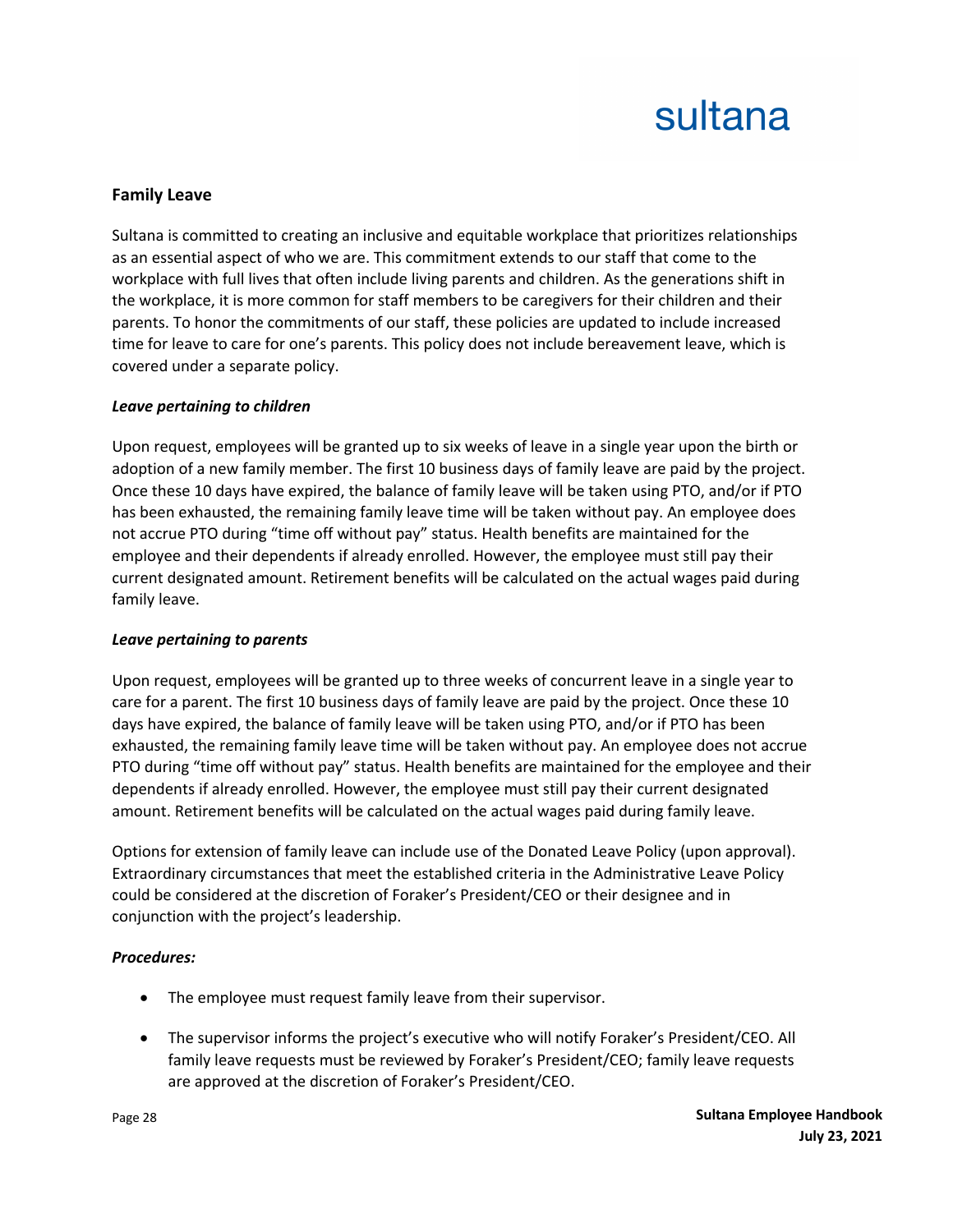

- The employee will provide a plan to cover all work requirements during their absence. The employee shall work with their supervisor and the Project's executive on the final version of the plan.
- All additional leave requests in this category or in the administrative leave category must be granted by Foraker's President/CEO.
- The financial staff in charge of Sultana's payroll will track and account for the implementation of leave.

#### **Administrative Leave**

Upon the recommendation of the project's executive, Foraker's President/CEO may grant at their discretion paid administrative leave to an exempt employee when it is in the best interest of both the employee and the organization. One or more of the following reasons will apply:

- It is used to recognize an employee who consistently works significantly beyond a 40-hour work week.
- It is used to recognize completion of a project or program-related achievement that required significant additional hours to conclude.
- It is used in circumstances deemed appropriate by Foraker's President/CEO and the project's executive.

### **Bereavement/Emergency Leave**

When circumstances arise in which the Family Leave Policy does not apply, Sultana will grant an employee reasonable bereavement or emergency time off without loss of pay when a family death or family emergency occurs that affects the employee's immediate family or other close relative or friend.

Employees will be allowed a maximum of five days leave with pay for situations involving their immediate family. The immediate family includes at minimum the employee's spouse or partner in a committed relationship, parents (including step-parents, foster parents, parents-in-law, and parents of their committed relationship), grandparents, siblings, children, children of a committed relationship, stepchildren, adopted child(ren), or any children for whom the employee has parenting responsibilities. This definition is presented with the expectation that other relationships are significant enough to warrant bereavement leave. A maximum of one day leave with pay will typically be granted for situations involving other close relatives or friends.

At the discretion of Foraker's President/CEO or their designee, leave with pay may be granted to an employee for other emergencies (e.g., serious illness or accident, house or wildfire, etc.).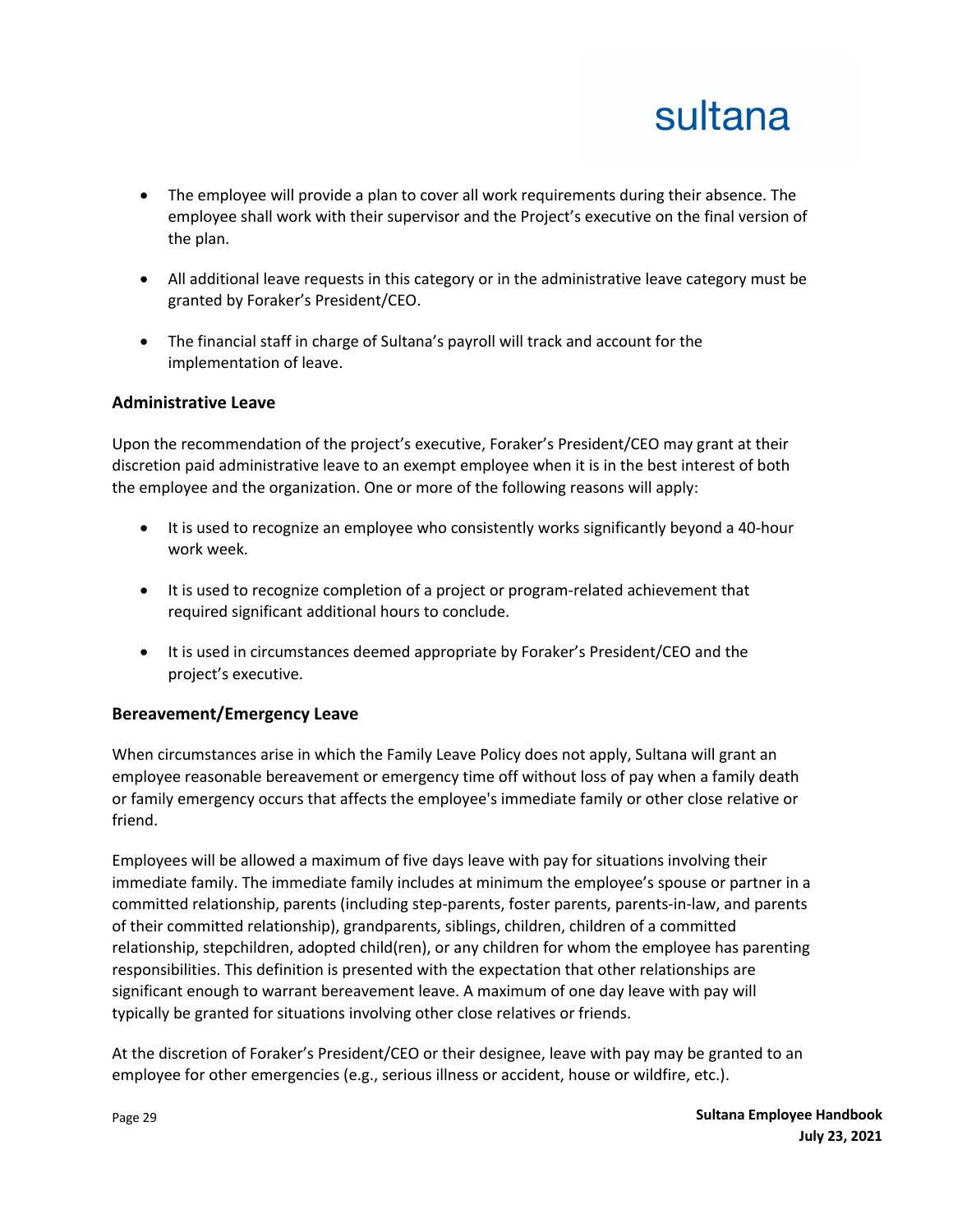#### **Leave Without Pay**

When paid leave is not warranted under other sections in this handbook, Foraker's President/CEO or their designee may grant leave without pay. An employee does not accrue PTO when on leave without pay status. Retirement benefits will be reduced to the actual wages paid when leave without pay is granted. Health benefits are maintained for the employee and their dependents if already enrolled. However, the employee must still pay their current designated amount.

Requests for time off without pay for periods longer than 10 consecutive working days are to be treated as a request for leave without pay. Leave may not exceed six months, except at the discretion of Foraker's President/CEO or their designee and in conjunction with project leadership. An employee on extended leave without pay may be required to report periodically on their leave status and intention to return to work.

During an approved leave without pay exceeding 30 calendar days, an employee's benefits will be suspended, with the exception of health insurance benefits, provided that the employee pays their portion of the premium during the period of the unpaid absence.

Time spent on leave without pay does not count towards an employee's longevity for purposes of benefit entitlement. For example, an employee who has been with the organization for 2.5 years and takes a six-month leave of absence is not entitled to the same PTO as an employee with three years of service. Service for benefit entitlement purposes will resume upon the employee's return to work.

#### **Holidays**

The following 12.5 paid holidays are observed by Sultana for full-time employees:

- New Year's Day
- Martin Luther King's Birthday
- Elizabeth Peratrovich Day
- Memorial Day
- Independence Day
- Labor Day
- Veterans Day
- Thanksgiving Day
- Day after Thanksgiving
- Christmas Eve
- Christmas Day
- Half-day New Year's Eve
- One floating holiday after one year of continued employment (expires each calendar year)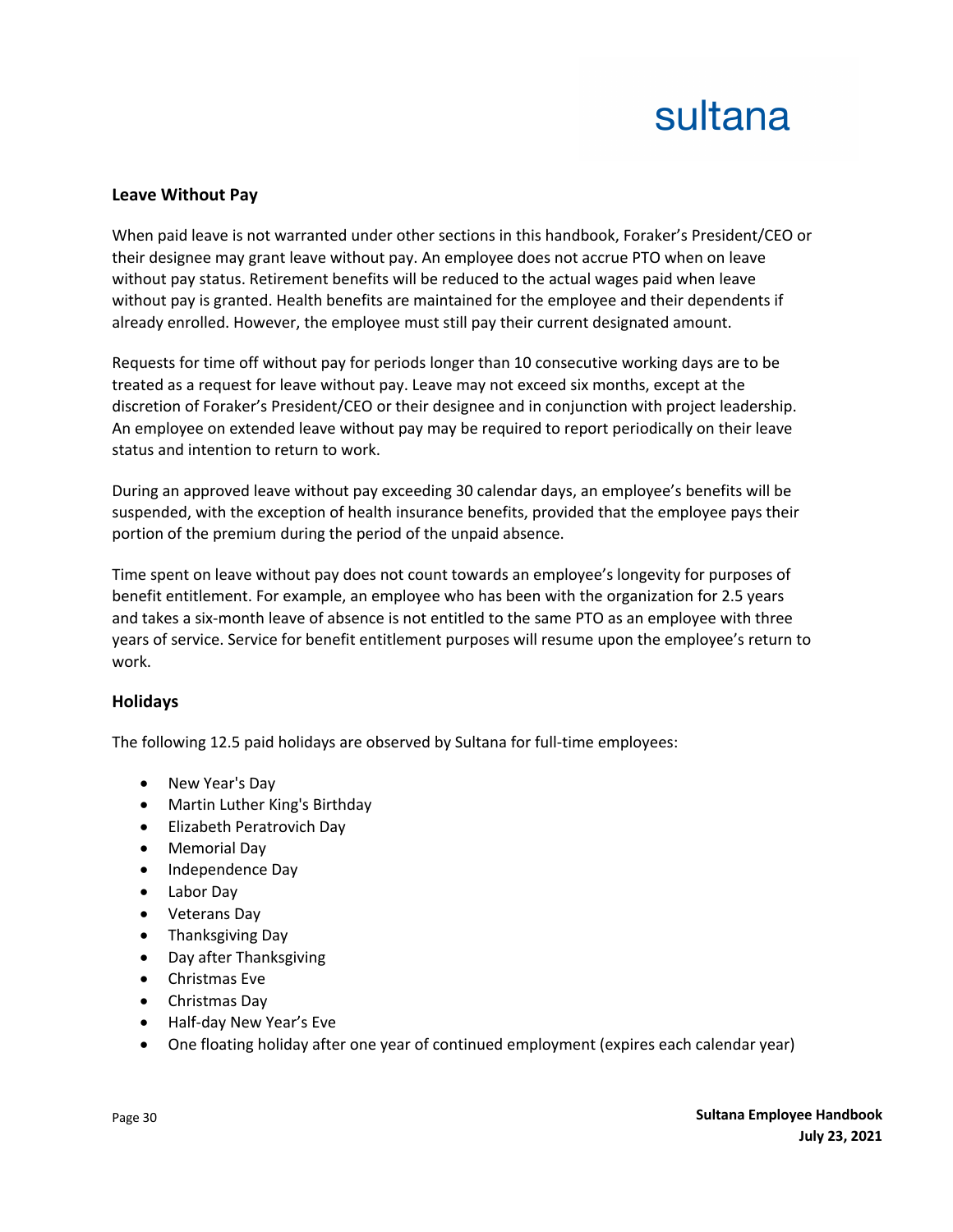In the event that any of the above holidays falls on a Saturday, the holiday will be observed the preceding Friday. If the holiday occurs on a Sunday, observance will be on the following Monday.

In the event a recognized holiday occurs when an employee is using PTO, the day will be charged as holiday rather than PTO.

Upon request and approval by their immediate supervisor, employees may be granted time off for observance of religious or spiritual holidays in lieu of another approved holiday. Parents of schoolaged children may also request observing the paid holiday/in-service days on a different day to align with school closures in which their dependent is enrolled. Employees who would like to swap a work day for a holiday may do so only with the permission of their supervisor in advance of the appointed day. The new day off must be taken within the same month.

#### **Jury Duty and Witness Leave**

Sultana supports employees in fulfilling their civic duties. Employees who are called for jury duty or who are subpoenaed to appear as a witness in a judicial proceeding will receive their regular salary during jury or witness service. Employees are expected to return to work in the event they are dismissed during normal working hours. Employees may be asked but are not expected to postpone jury service depending on specific workload issues.

The employee is expected to notify their supervisor upon receiving a jury summons or subpoena to appear as a witness in a judicial proceeding.

#### **Military Leave**

Sultana supports active duty reserve service for employees. If a service member is called to active duty, Sultana, in conjunction with the project leadership, will make a reasonable effort to keep the position available for the employee's return but will not guarantee that the same position will be available upon return.

A request for military leave must be accompanied by a copy of the employee's official orders. Absence(s) charged to military leave will not exceed 15 days a year. If additional time is requested for military training purposes, accrued PTO may be used. If an employee uses accrued leave, they will be paid the difference between the military compensation and their regular wages while on military leave.

Extended leave without pay may be granted at the discretion of Foraker's President/CEO in conjunction with project leadership.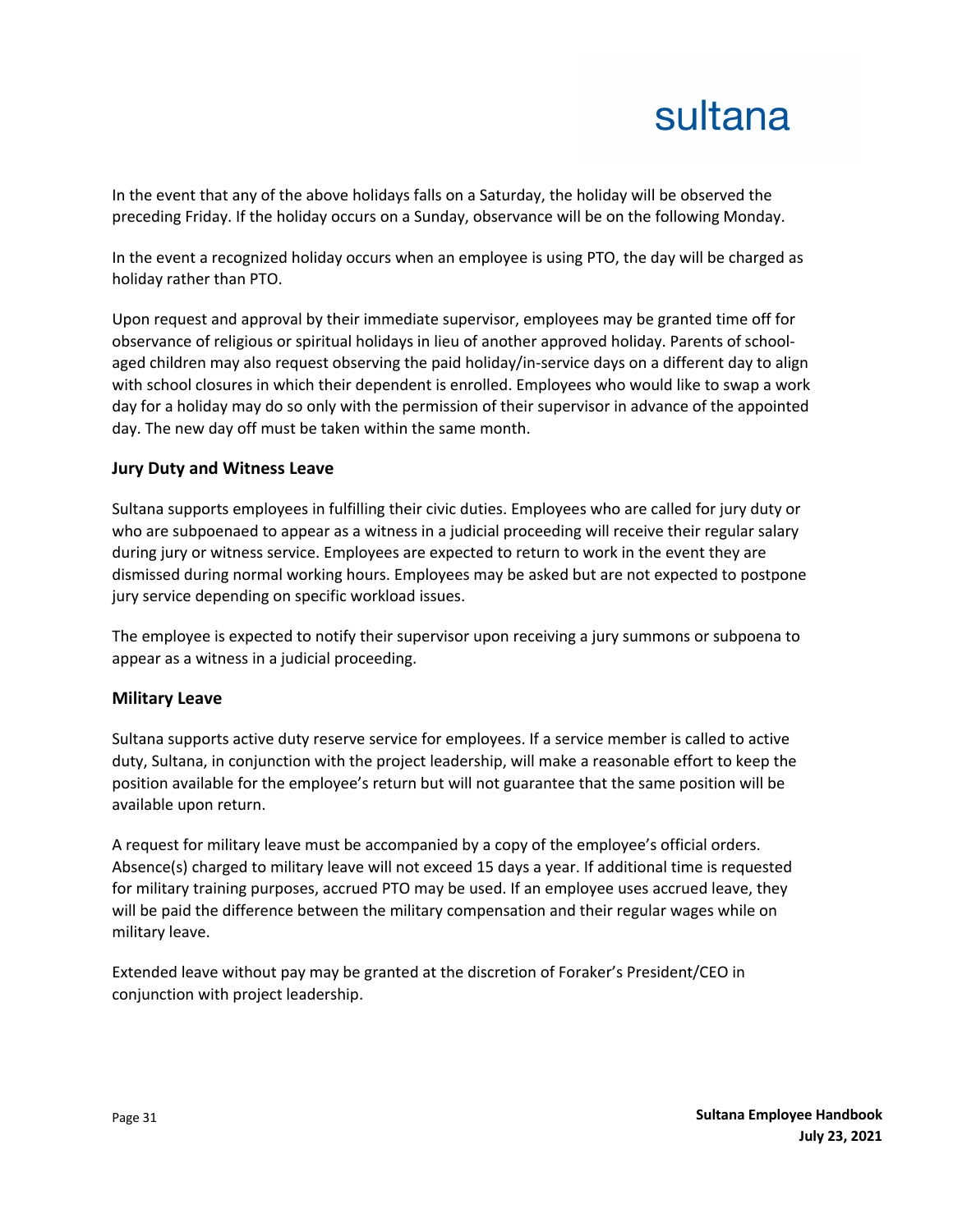#### **Workers' Compensation**

All Sultana employees are covered by workers' compensation insurance, which compensates an employee for lost time and medical expenses resulting from a work-related injury or illness. Employees must report any accident or injury immediately to their supervisor and Human Resources so necessary paperwork may be completed and submitted to the appropriate entities.

#### **Workplace Wellness**

Workplace wellness encompasses more than good physical health and nutrition. Wellness also includes safety, environmental, social, emotional, and intellectual aspects. Sultana strives to support a culture of workplace wellness and encourages each project to adopt practices that encourage employee behavior towards wellness decisions and actions. Sultana supports projects to share a list of programs and activities with project staff that promote wellness. This list can include:

- Encouraging safe behaviors
- Recycling and purchasing recycled products as appropriate
- Providing professional development and training as funding allows
- Encouraging all staff to take advantage of opportunities to volunteer in the community
- Holding staff retreats
- Offering workplace flexibility including remote work
- Offering periodic wellness activities
- Creating opportunities for children to be in the workplace with their parent as needed and appropriate (COVID protocol not withstanding)

All Sultana employees are encouraged to engage in the wellness practices and programs promoted and adopted by each project.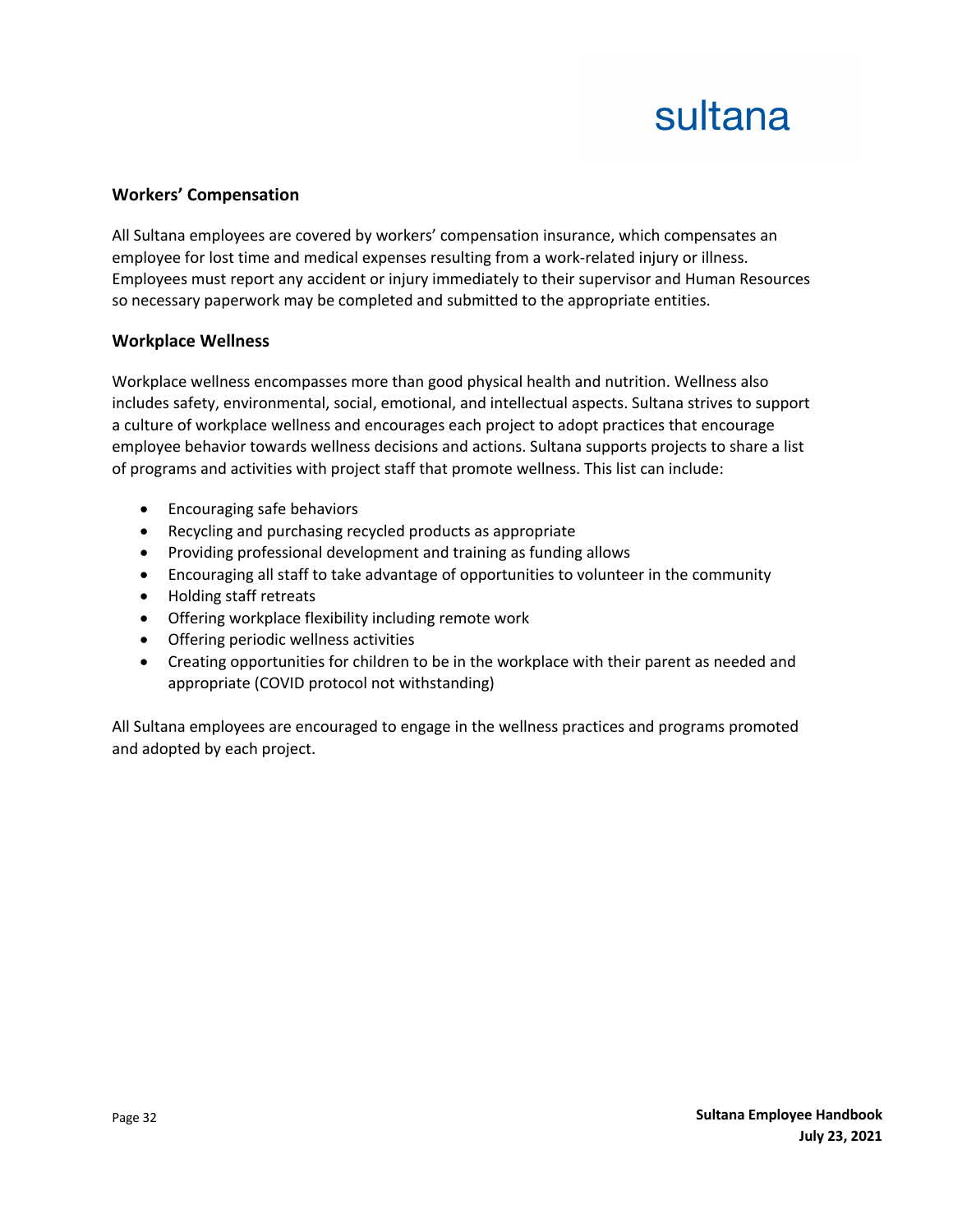### **Section VII: Alcohol and Drug-Free Workplace**

Note that workplace is any location where work is being conducted, such as office, home, etc.

Sultana is committed to a drug-free and alcohol-free workplace. The goal of this policy is to prevent the abuse of alcohol, drugs, or controlled substances on or near the workplace and during or close to working hours. As such, Sultana is committed to providing a safe work environment and to promoting and protecting the health, safety, and well-being of employees, consultants, and those we serve.

To meet this commitment, Sultana project employees are prohibited from engaging in the use, possession, sale, trafficking, distribution, or manufacture of illegal drugs, intoxicants, or controlled substances or abuse of prescription drugs or alcohol while in the workplace and/or working on behalf of the project. This also includes prescribed drugs not legally obtained, prescribed drugs not being used for prescribed purposes, and any prescribed drug(s) not taken according to a prescription.

Although the use of cannabis is legal in Alaska, it is still an illegal drug under federal law. For this reason, Sultana considers cannabis an illegal drug. The use of THC for medical purposes does not render it a legally prescribed drug, nor will such use be considered a legitimate explanation for onthe-job impairment.

Occasional exceptions to this policy against the consumption of alcoholic beverages may be made at the discretion of Foraker's President/CEO in conjunction with project leadership for small quantities of such beverages reasonable under the circumstances, usually wine or beer, which may be available at office parties or events sponsored by the project. At such parties and events, all project staff are expected to exercise good judgment and moderation. In no event may any underage individual consume alcohol. All persons are expected to comply fully with all laws (including laws prohibiting the operation of motor vehicles while under the influence), and to take safety precautions including arranging for a designated sober driver.

Any employee who is using prescription or over-the-counter drugs that may impair the employee's ability to safely perform the job, or affect the safety or well-being of others, must notify their supervisor of such use immediately before starting or resuming work while under the influence of such prescription or over-the-counter drug(s).

Employees are encouraged to voluntarily enroll in a rehabilitation program before drug or alcohol use affects their work or the safety or environment of others. An employee who desires assistance or leave time to address an alcohol, drug, or controlled substance abuse problem may seek help by contacting their immediate supervisor or the Senior Human Resources Director. An employee must agree to cease all involvement with alcohol, drugs, or controlled substances that may impact their job duties.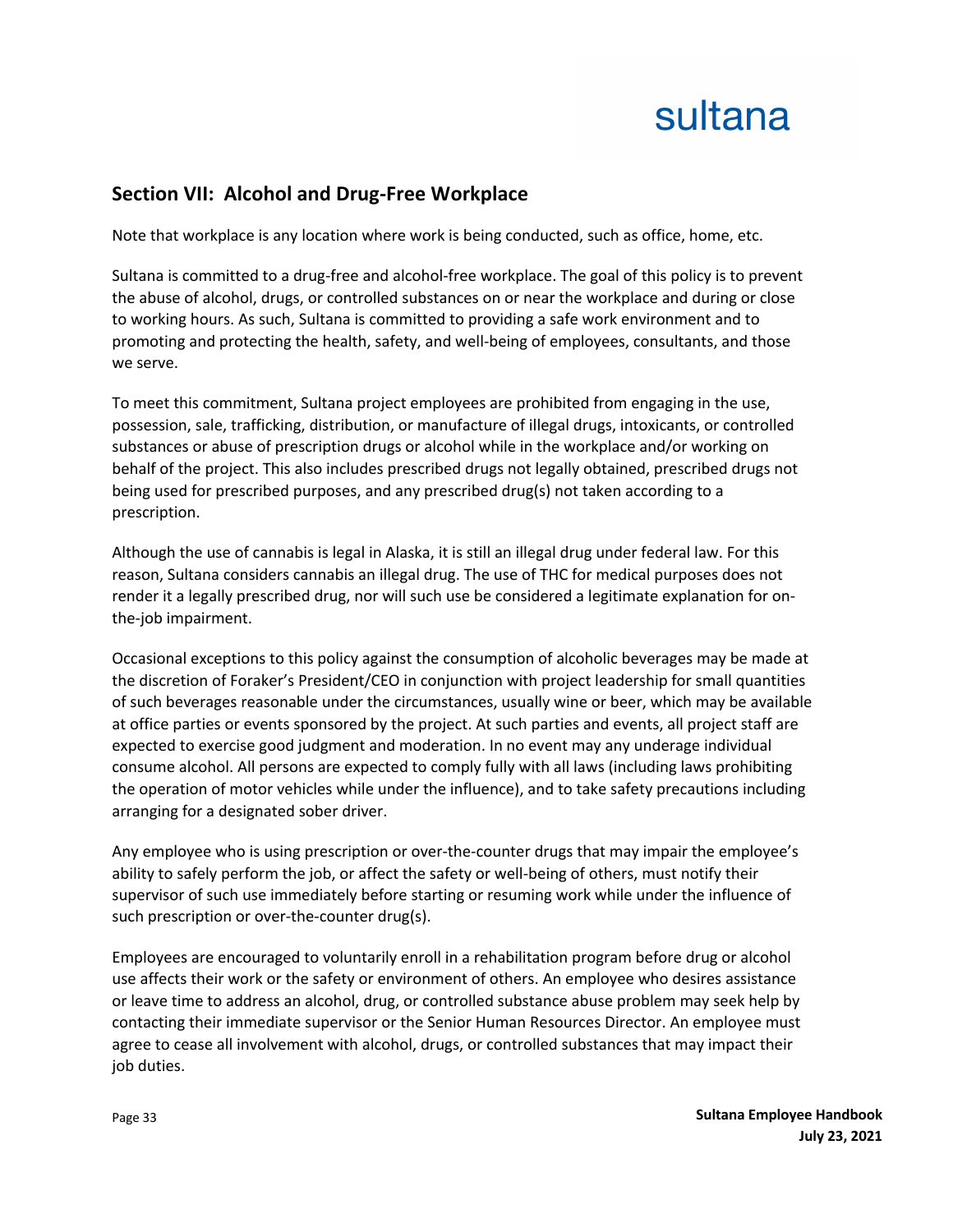An employee requesting time off to seek treatment may use their available paid time off (PTO), or if the PTO balance is exhausted, they may request an unpaid leave of absence. While it is the employee's responsibility to seek help before the problem adversely affects their work performance or results in a violation of this policy, Sultana stands ready to provide emotional support on their journey. No one will be discriminated against for undertaking rehabilitation.

Violations of this policy are subject to corrective action up to and including termination of employment and possible referral for criminal prosecution.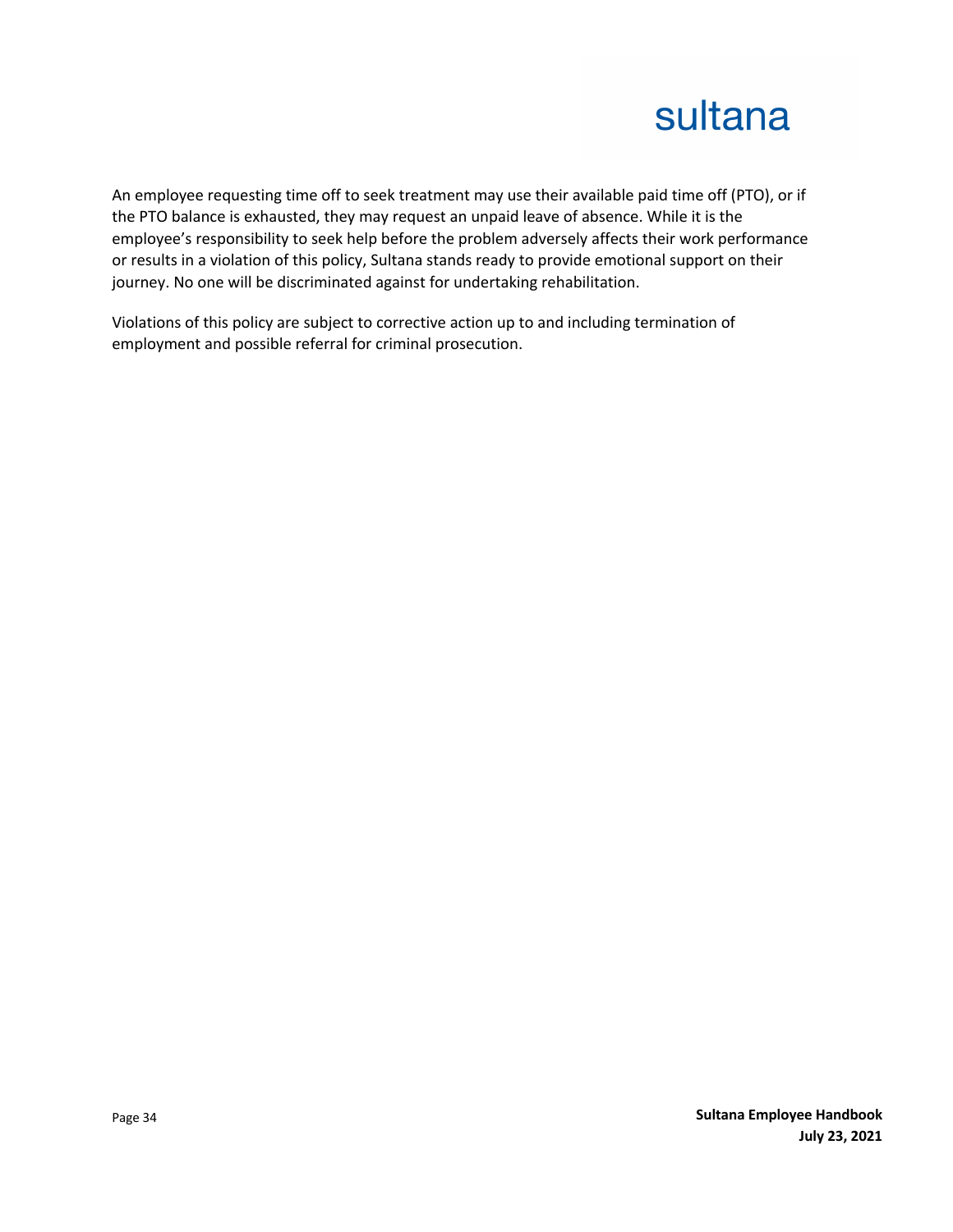### **Section VIII: Employee Feedback and Reviews**

#### **Performance Evaluations**

The employee performance evaluation process is designed as a tool to provide feedback between the supervisor and the employee. Supervisors are expected to review the employee's performance for the previous review period and provide feedback to the employee. Measures should be developed for the upcoming review period against which to evaluate performance. The measures should support the project's mission, values, strategic and operating plans.

Sultana encourages all project supervisors to conduct formal annual performance evaluations with all employees. However, interim performance evaluations may be conducted at the discretion of an employee's immediate supervisor.

Supervisors may conduct a written performance review with newly hired employees upon the completion of their introductory period. Generally, the first 90 days of employment are considered an introductory period for all new employees.

Wage increases are not guaranteed and should not be expected as a result of an employee evaluation. Wage increases are based upon performance, market conditions, and available funds.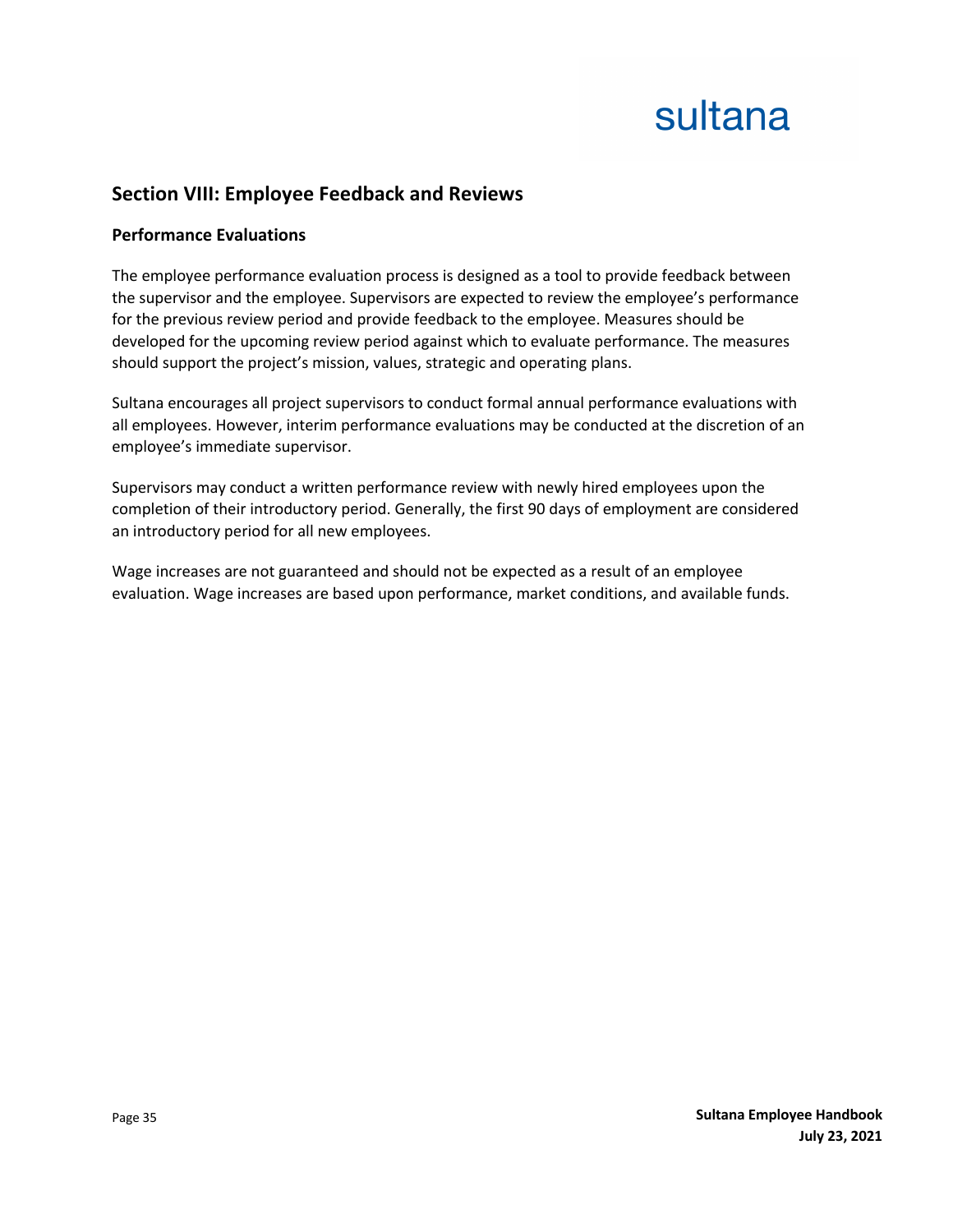### **Section IX: Performance/Conduct Issues and Separations**

### **Performance or Conduct Issues/Corrective Action**

Whenever an employee's performance or conduct does not meet Sultana's or the project's standards, the employee will be notified of the inadequate performance or unacceptable conduct. Employees who fail to meet performance or conduct expectations or who fail to comply with Sultana policies may be subject to corrective action up to and including termination. Depending on the performance issue or infraction, corrective action may include verbal warnings, written warnings, or termination. Sultana intends to make the corrective action commensurate with the performance issue or infraction. Failure to correct or improve may result in termination. Serious infractions such as conviction of a crime, substance abuse on the job, sexual harassment, insubordination and dishonesty, or placing others in danger may result in immediate termination.

#### **Separation**

As previously stated in this handbook, Sultana is an at-will employer. This means that neither Sultana nor the employee has entered into a contract regarding the duration of employment. An employee is free to terminate their employment with Sultana at any time, with or without cause. Likewise, Sultana has the right to terminate employment with an employee at any time, with or without cause.

There are two forms of termination:

- 1. Resignation
- 2. Involuntary termination (i.e. discharge)

If an employee decides to resign from their position at Sultana, it is requested that they provide their immediate supervisor with at least two weeks advance notice. Doing so will give the project the opportunity to begin the search process and to transition the employee's responsibilities to another staff member until such time as the position is filled or other determination is made with respect to the position.

The decision to involuntarily terminate an employee will be made by the request of the project leader or advisory board to Foraker's President/CEO and carried out by Foraker's President/CEO or their designee.

The Senior Human Resources Director, or another designated representative, will be responsible for coordinating the termination documentation and making final pay arrangements. The employee will be entitled to all pay earned and benefits accrued through the last day of employment.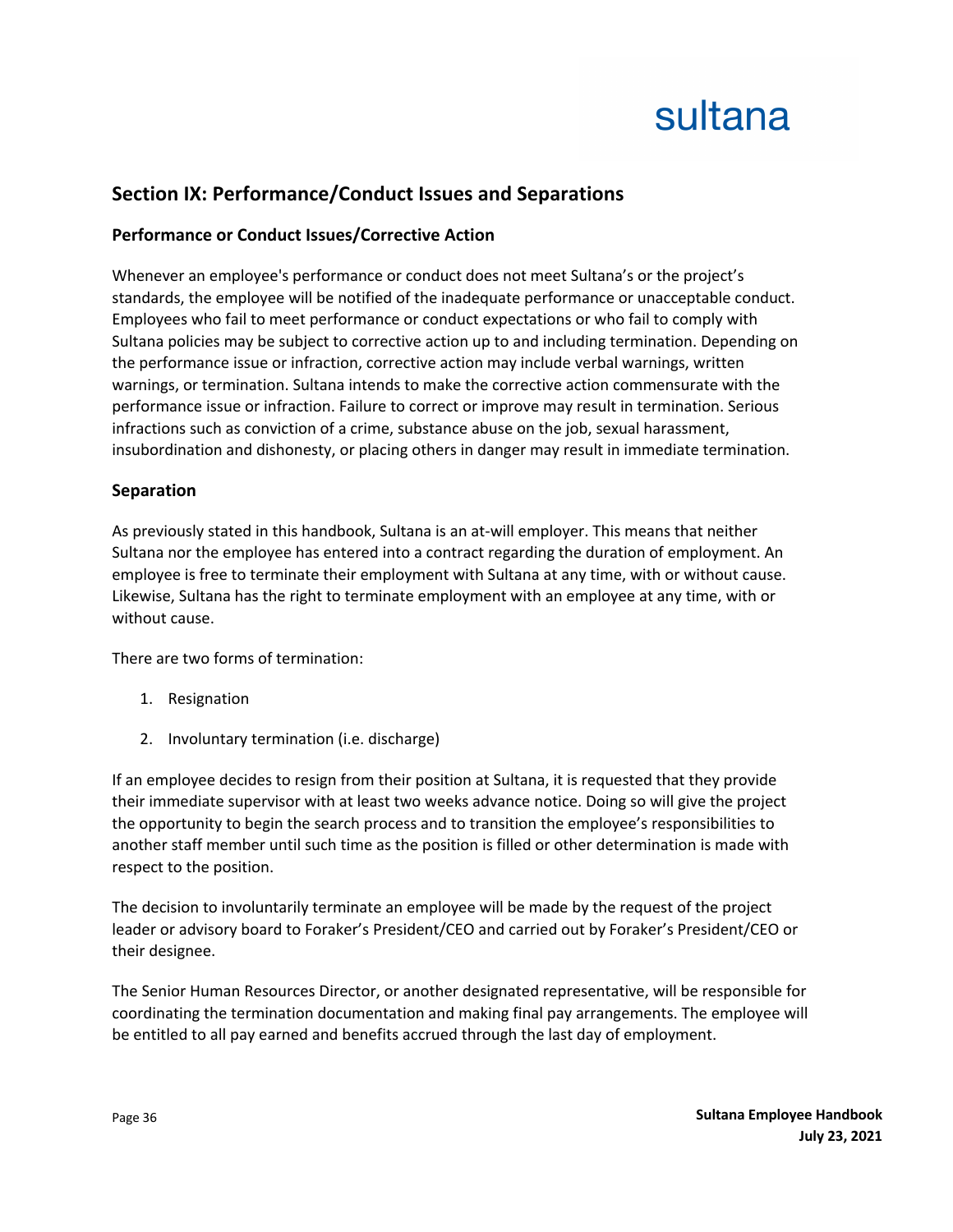Sultana does not provide separation payments other than earnings generated from hours worked. Before separation, employees must account for all outstanding business expenses.

#### **Final Pay**

The Senior Human Resources Director, or another designated representative, will be responsible for disbursing the final paycheck to the employee. In all cases the final paycheck will be delivered to the employee pursuant to applicable law.

The project's executive, or another designated representative, will also collect any keys, credit cards, or other property of the project from the employee on the last day of physical presence in the office as an employee.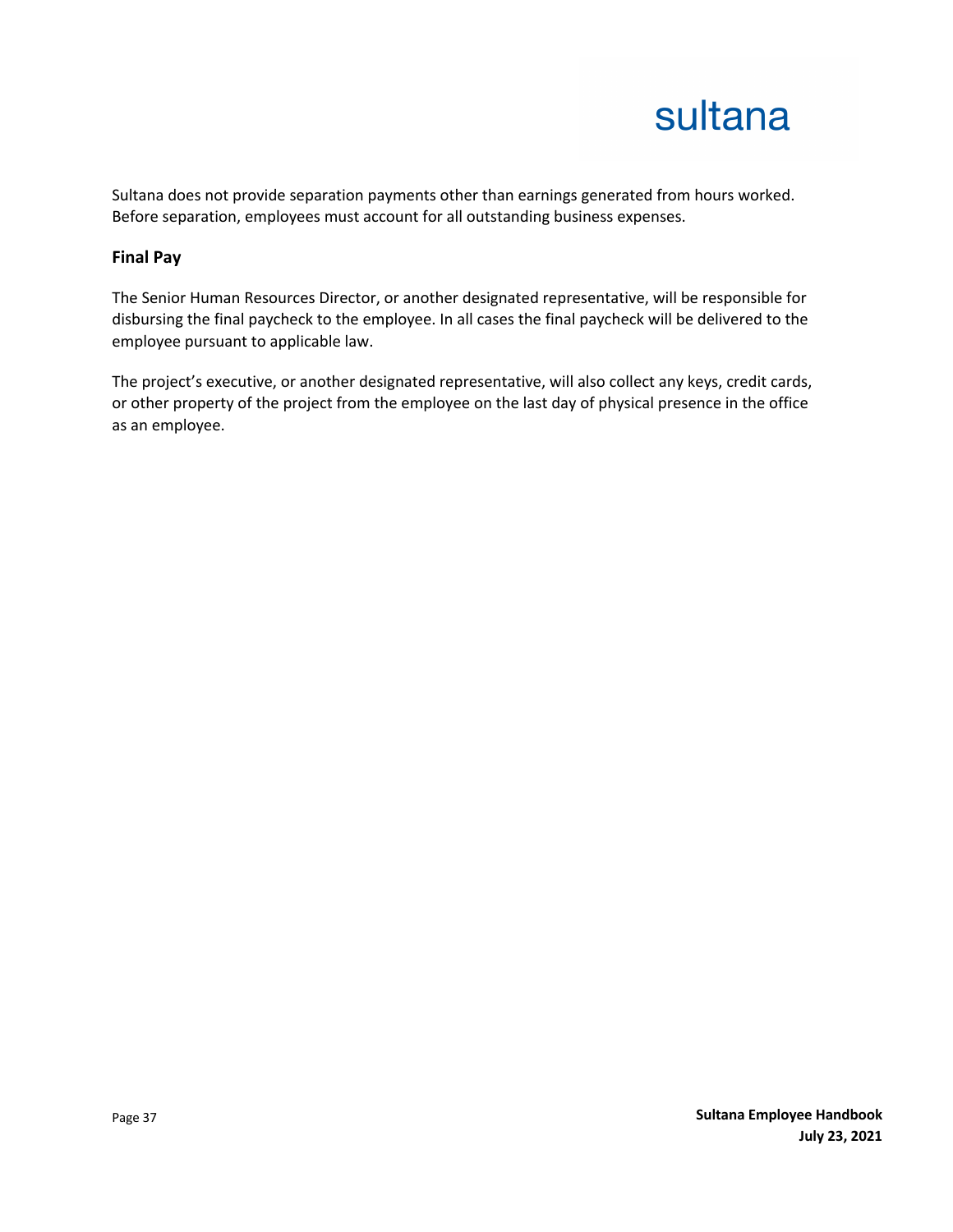### **Section X: Raising Issues and Addressing Complaints**

#### **Complaint Resolution**

Sultana intends to do what is fair and reasonable in day-to-day relations with its employees. Sultana also understands that throughout the course of business, concerns may arise about a variety of issues. Project employees are encouraged to address each concern as quickly as possible. Employees are urged to bring any problems or concerns to their immediate supervisor in order to provide the supervisor the opportunity to review and propose a resolution to the situation.

• **Step 1**: Employees should attempt to address concerns and resolve complaints informally, as soon as possible.

The following procedure has been established to address concerns or resolve complaints that cannot be resolved informally and immediately with the employee's supervisor. A complaint for the purpose of this process is an allegation by any employee that there has been a violation, misinterpretation, or misapplication of Sultana's policies, or that Sultana's policies have been unfairly administered in a way that adversely affects the employee.

In the event any employee begins to have difficulties with the project or a supervisor, the employee should proceed with the following steps.

• **Step 2:** The employee may report the problem in a written statement to their immediate supervisor within five working days of the occurrence or recognition by the employee that a problem or issue exists. The supervisor will acknowledge receipt of a complaint within 24 hours and respond to a complaint as quickly as possible, but no later than five working days from the date the concern was brought to their attention. The employee's immediate supervisor is responsible for notifying the Director of Sultana within 24 hours of receiving the complaint.

While Sultana encourages employees to discuss problems with the immediate supervisor, Sultana recognizes the problem could involve an immediate supervisor and make an employee reluctant to discuss it with the supervisor.

• **Step 3:** If an employee is reluctant to discuss the problem with an immediate supervisor, or if they are not satisfied with the supervisor's response from Step 1, the employee should discuss the concern with the Director of Sultana within five working days of the response. The Director of Sultana will give a response as quickly as possible, but not later than ten working days from the date the concern was brought to their attention. The Director of Sultana will consult directly with Foraker's President/CEO on all matters of this nature. The decision of Foraker's President/CEO is final.